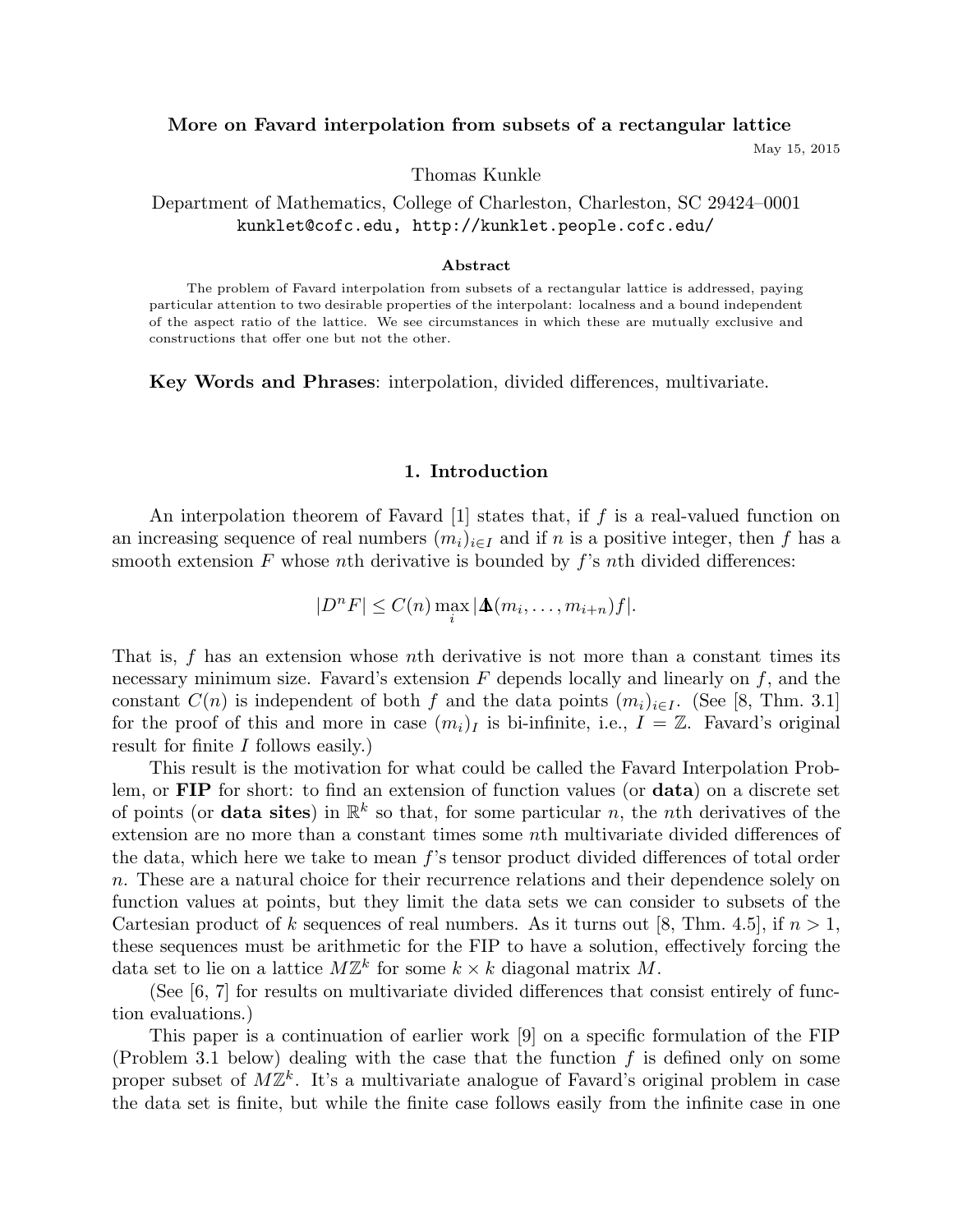variable, the same is not true in several variables. The FIP is solvable on every lattice [5] but may or may not have a solution on a subset of the same lattice, depending on the geometry of that set [9].

Previously [9, Thm. 5.5], it was discovered that when the data set satisfies a simple geometric condition (Condition 4.15 below), Problem 3.1 has a local and linear solution for which the constant in (3.3) is independent of the data set. This paper deals with what happens when this condition is not met, and the results fall into two parts.

First, when the data set fails to meet Condition 4.15, we can't rule out a local solution to the FIP, but we can prove (Section 4) that there's a limit to how local any solution can be. If the constant in  $(3.3)$  is to be independent of M (in which case we say that the solution is **scale-independent**), then localness is limited even more. On some sets which violate Condition 4.15, the FIP has no scale-independent solution which deserves to be called local.

Second, we give two constructions that produce a local but scale-dependent solution on some data sets (Section 5), and a scale-independent but nonlocal (or less local) solution on others (Section 6), including, in both cases, sets on which such solutions are known via results in Section 4 to be the only ones possible.

The multivariate Favard interpolation theorem from [5] has been used by Holtby [2, 3] to arrive at bounds on solutions to multivariate difference equations and by Preston [10] in the study of solutions to partial differential equations modeling the motion of whips and chains. Holtby's work also relies on a result from [4] that has only been published (in significantly extended form) as [9, Thm. 5.5].

We begin by establishing some notation in Section 2 and give a precise statement of the problem under consideration in Section 3.

# 2. Notation

The *i*th component of a point x in  $\mathbb{R}^k$  is denoted  $x(i)$ . If M is a  $k \times k$  matrix, then the image of  $x \in \mathbb{R}^k$  under M is the product Mx of M and (the column vector) x. If X is a subset of  $\mathbb{R}^k$ , then

$$
MX := \{Mx : x \in X\}.
$$

If M is a positive diagonal matrix, its aspect ratio is

$$
r(M) := \max_{i,j} M(i,i)/M(j,j).
$$

For x and y in  $\mathbb{R}^k$ , we say  $x \leq y$  if  $x(i) \leq y(i)$  for all i and  $x < y$  if  $x(i) < y(i)$  for all i. Note that  $x \leq y$  and  $x \neq y$  do not imply  $x < y$ . Let

$$
[x, y] := \{ u \in \mathbb{R}^k : x \le u \le y \},
$$

The elements of  $\mathbb{Z}^k$  are called **multiintegers**, and the multiinteger whose every component is 1 is denoted

$$
\mathbf{1} := (1,1,\ldots,1).
$$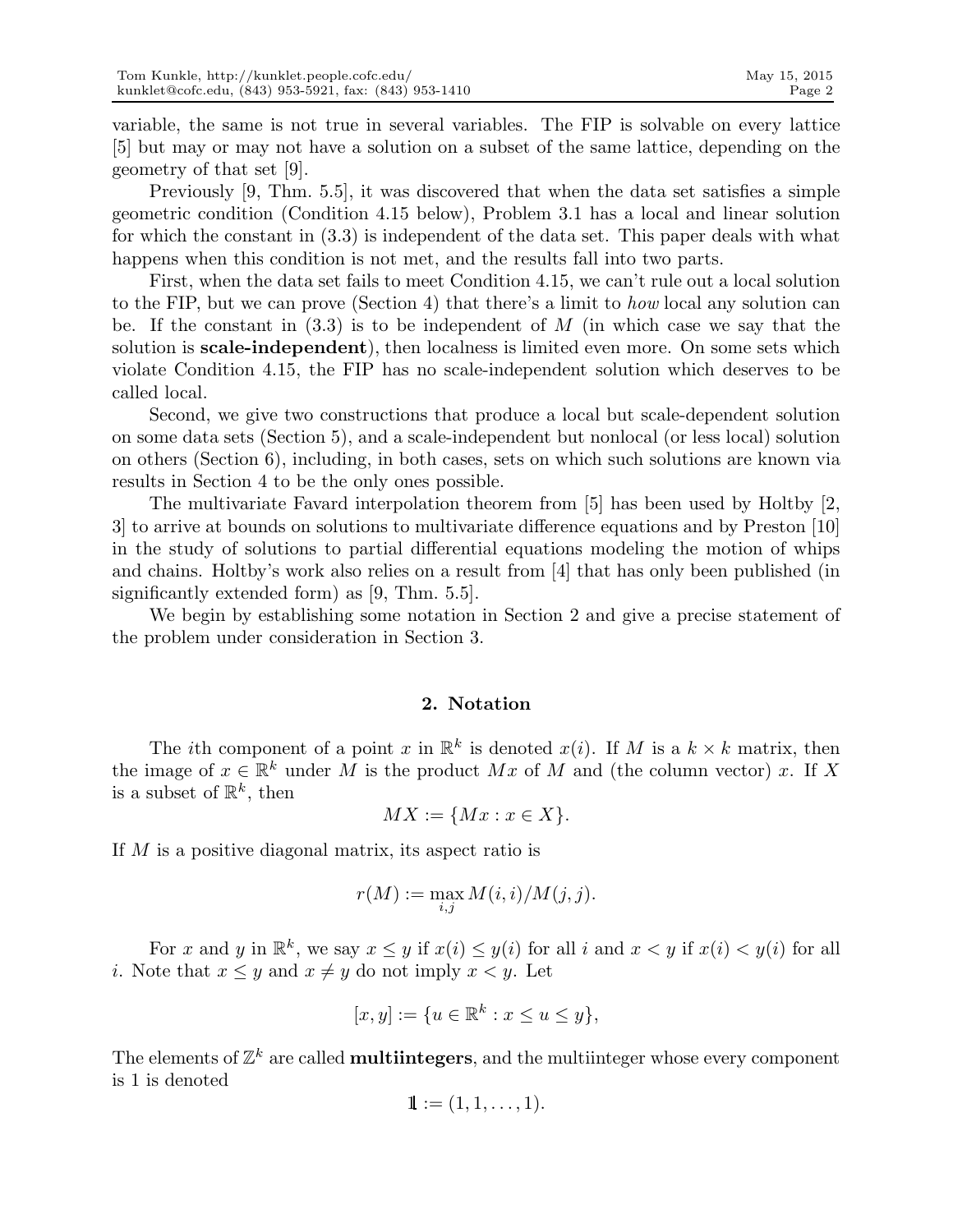In case x and y are in  $\mathbb{Z}^k$ , let

$$
\{x,\ldots,y\}:=\mathbb{Z}^k\cap[x,y].
$$

If z is a multiinteger, then the set  $[z, z + 1]$  is called a **cell**. For instance, a cell in  $\mathbb{R}^3$  is a closed cube of volume one with multiinteger vertices.

We'll use the usual  $\pm$  notation for addition of sets, or of sets and vectors. For instance,  $z+[0,1] = [z, z+1]$ . The set  $A-B$  should not be confused with  $A \setminus B$ , i.e., the intersection of A and  $B^c :=$  the complement of B.

If  $\Omega$  is a set in  $\mathbb{R}^k$ , define

$$
\mathbb{Z}_{\Omega} := \Omega \cap \mathbb{Z}^{k},
$$

the set of all multiintegers in  $\Omega$ , and abbreviate the  $L_{\infty}(\Omega)$  norm as

$$
\|\cdot\|_{\Omega}:=\|\cdot\|_{L_{\infty}(\Omega)}.
$$

The vector  $e_i$  is the *i*<sup>th</sup> column of the  $k \times k$  identity matrix. The set of **multiindices**, i.e., those multiintegers with nonnegative components, is written  $\mathbb{Z}_+^k$ . If  $\alpha$  is a multiindex, then  $\alpha! := \prod_i (\alpha(i)!)$ , and  $|\alpha| := \sum_i \alpha(i)$ . The  $\alpha$ th power function is denoted

$$
()^{\alpha}: x \in \mathbb{R}^{k} \mapsto x^{\alpha} := \prod_{i=1}^{k} x(i)^{\alpha(i)}.
$$

The gradient operator is denoted

$$
D := \left[\frac{\partial}{\partial x(1)}, \frac{\partial}{\partial x(2)}, \cdots, \frac{\partial}{\partial x(k)}\right],
$$

so that, naturally,

$$
D^{\alpha} := \left(\frac{\partial}{\partial x(1)}\right)^{\alpha(1)} \cdots \left(\frac{\partial}{\partial x(k)}\right)^{\alpha(k)}
$$

.

Let

$$
\Delta(x_0,\ldots,x_n)f
$$

denote the nth divided difference of f at the real numbers  $x_0, \ldots, x_n$ , with the usual meaning if some  $x_i = x_j$ . When  $z \in \mathbb{Z}^k$  and  $\alpha \in \mathbb{Z}^k_+$ , define

$$
\diamondsuit_z^{\alpha} := \bigotimes_{i=1}^k \Delta(z(i), z(i) + 1, \ldots, z(i) + \alpha(i)),
$$

that is, the tensor product divided difference that acts on  $k$ -variate functions by applying  $\Delta(z(i), z(i) + 1, \ldots, z(i) + \alpha(i))$  in the *i*th variable for each  $i = 1, \ldots, k$ . For any positive diagonal matrix M, define

$$
\diamondsuit_{M,z}^{\alpha}: f \mapsto \mathrm{diag}(M)^{-\alpha} \diamondsuit_z^{\alpha} (f \circ M).
$$

The **total order** of  $D^{\alpha}$  and of  $\Diamond z^{\alpha}$  is  $|\alpha|$ . Define the polynomial spaces

$$
\Pi_{< n} := \text{span}\{()\alpha : |\alpha| < n\}
$$

and

$$
\Pi_{<} n1 := \operatorname{span}\{()\alpha : \forall i \alpha(i) < n\}.
$$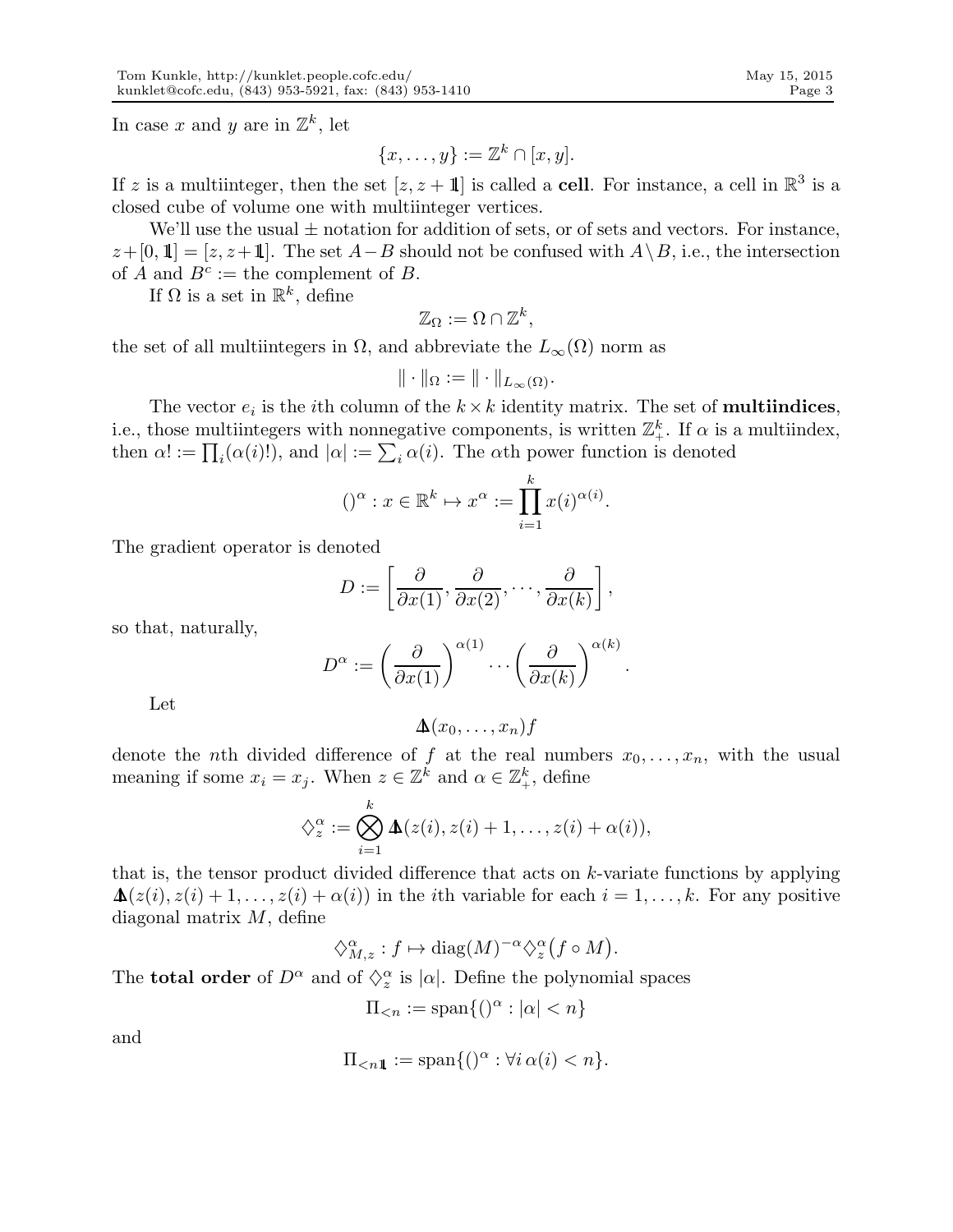# 3. The problem and an immediate consequence

**Problem 3.1.** Let n and k be positive integers, and let  $\Omega$  be a connected union of cells in  $\mathbb{R}^k$  with the property that no nonzero polynomial in  $\Pi_{\leq n}$  is identically zero on  $\mathbb{Z}_{\Omega}$  (i.e.,  $\mathbb{Z}_{\Omega}$  is **total** for  $\Pi_{\leq n}$ ). Let M be a positive diagonal matrix. Find an operator  $F_{\Omega,M}$  mapping functions f defined on  $M\mathbb{Z}_{\Omega}$  to functions  $F_{\Omega,M}$  possessing all derivatives of total order n on  $M\Omega$  so that

(3.2) 
$$
F_{\Omega,M}f = f \text{ on } M\mathbb{Z}_{\Omega}
$$

and

$$
(3.3) \qquad \max_{|\alpha|=n} \|D^{\alpha} F_{\Omega,M} f\|_{L_{\infty}(M\Omega)} \le C \max\{ \|\langle \rangle^{\alpha}_{M,z} f\| : |\alpha|=n, \ [z, z+\alpha] \subset \Omega \}
$$

for some constant  $C$  independent of  $f$ .

The condition that  $\mathbb{Z}_{\Omega}$  (and therefore  $M\mathbb{Z}_{\Omega}$ ) is total for  $\Pi_{\leq n}$  does not appear in the problem as stated in [9] but leads to some conclusions regarding any solution  $F_{\Omega,M}$  and its localness. For instance, (3.3) implies that  $F_{\Omega,M}$  maps  $\Pi_{\leq n}$  into itself, and, since nothing in  $\Pi_{\leq n} \setminus \{0\}$  is zero on  $M\mathbb{Z}_{\Omega}$ ,  $F_{\Omega,M}$  must reproduce  $\Pi_{\leq n}$ :

**Lemma 3.4.** If  $F_{\Omega,M}$  solves Problem 3.1 and if  $f \in \Pi_{\leq n}$ , then  $F_{\Omega,M} f = f$ .

For instance,  $F_{\Omega,M}0=0$  even if  $F_{\Omega,M}$  is nonlinear.

# 4. Local and scale-independent solutions

A solution  $F_{\Omega,M}$  to Problem 3.1 is called **scale-independent** when the constant C in  $(3.3)$  is independent of M and **local** when both of the following conditions are true. First, for every cell  $U = [u, u + 1]$  in  $\Omega$  and every positive diagonal matrix M, there exists a set

$$
\sigma_{U,M}\subset \mathbb{Z}_{\Omega}
$$

such that, for any function  $f : M\mathbb{Z}_{\Omega} \to \mathbb{R}$ , the restriction of  $F_{\Omega,M} f$  to the set MU depends entirely on f's values on  $M\sigma_{U,M}$ . Second, the set of multiintegers  $\sigma_{U,M} - u$  is bounded independently of U and M.

In Theorem 4.10 and the examples that follow, we see that, for some sets  $\Omega$ , there are limits to how small the bound on  $\sigma_{U,M} - u$  can be if  $F_{\Omega,M}$  is to be both scale-independent and local.

We begin with some elementary observations about  $\sigma_{U,M}$ .

**Lemma 4.1.** The following are true whenever  $F_{\Omega,M}$  is a local solution to Problem 3.1 and  $U = [u, u + 1]$  is a cell in  $\Omega$ .

- $(4.2) \quad \{u, \ldots, u+1\} \subset \sigma_{U,M}.$
- (4.3) If  $f = p$  on  $M\sigma_{U,M}$  for some  $p \in \Pi_{\leq n}$ , then  $F_{\Omega,M}f|_{MU} = p|_{MU}$ .
- (4.4) No nonzero  $p \in \Pi_{\leq n}$  is identically zero on  $\sigma_{U,M}$ .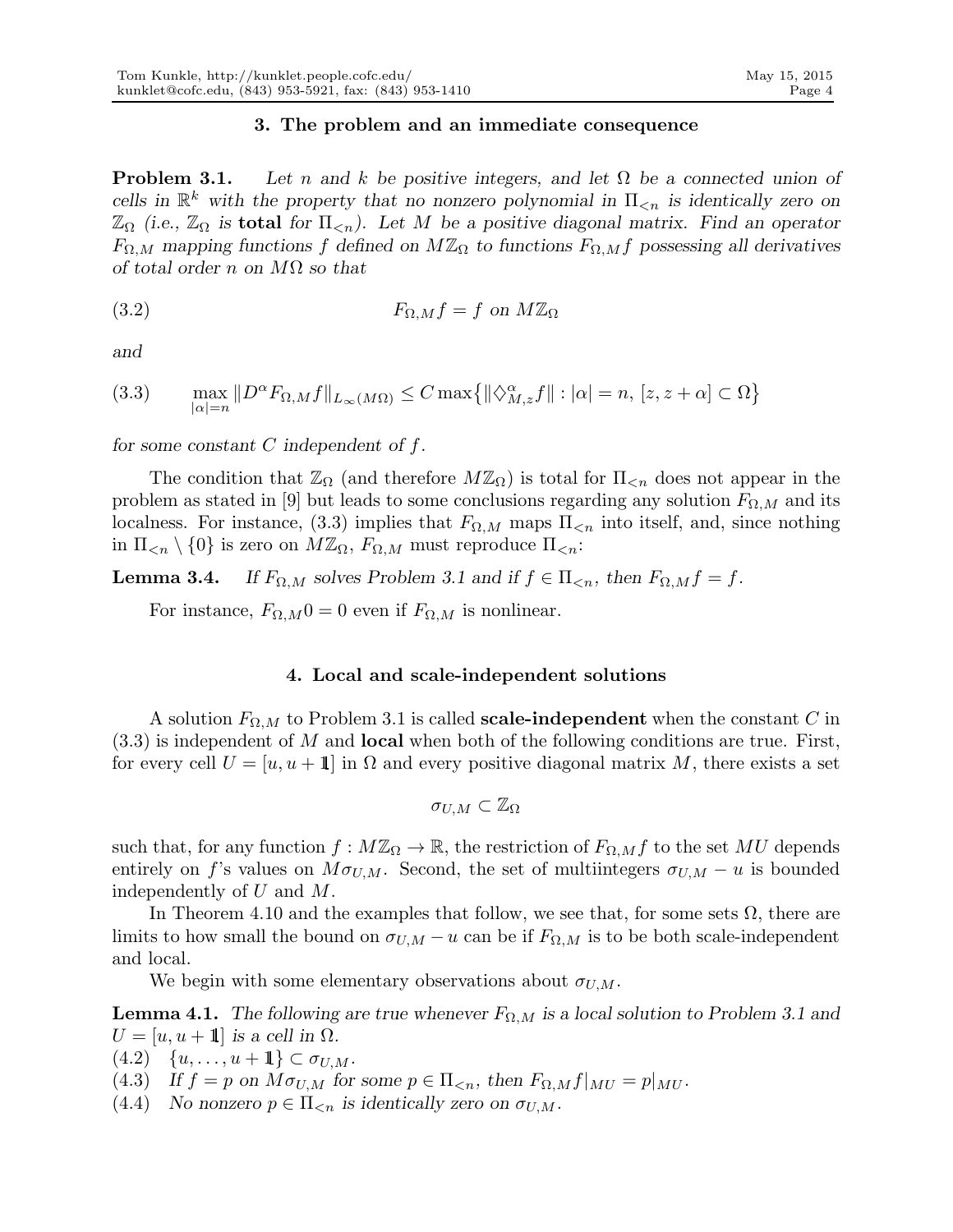(4.5)  $\#\{z(i): z \in \sigma_{U,M}\} \geq n$  for every  $i \in \{1, ..., k\}.$ 

(4.6) The diameter of  $\sigma_{U,M}$  in every coordinate direction is  $\geq n-1$ .

**Proof:** (4.2): Because  $F_{\Omega,M}f = f$  on  $M\mathbb{Z}_{\Omega}$ , to change f on  $M\{u, \ldots, u+1\}$  is to change the values of  $F_{\Omega,M}f$  at points in  $M[u, u + 1]$ .

(4.3): Since  $f = p$  on  $M\sigma_{U,M}$ , the restrictions of  $F_{\Omega,M}f$  and of  $F_{\Omega,M}p$  to MU must be the same. By Lemma 3.4,  $F_{\Omega, M} p = p$ .

(4.4): If  $p \in \Pi_{\leq n}$  is identically zero on  $\sigma_{U,M}$ , then  $p \circ M^{-1} \in \Pi_{\leq n}$  is identically zero on  $M\sigma_{U,M}$ , and therefore  $F_{\Omega,M}(p \circ M^{-1}) = F_{\Omega,M}0 = 0$  on MU. By Lemma 3.4,  $p \circ M^{-1} = 0$ on  $MU$ , and therefore  $p$  is identically zero.

(4.5): Suppose that, for some i, the number of distinct elements in  $A := \{z(i) : z \in$  $\sigma_{U,M}$  is less than *n*. Then the nonzero polynomial  $p(x) := \prod_{c \in A} (x(i) - c)$  is 0 on  $\sigma_{U,M}$ , contradicting (4.4).

(4.6): If the diameter of  $\sigma_{U,M}$  in some coordinate direction  $e_i$  is  $\lt n-1$ , then  $\#\{z(i) :$  $z \in \sigma_{U,M}$  < n, contradicting (4.5).  $\Box$ 

Example 4.7: Let  $\Omega$  be the two-toned shaded subset of  $\mathbb{R}^2$  in Figure 4.8, and let the points marked • be the multiinteger points  $\mathbb{Z}_{\Omega}$  of  $\Omega$ . No nonzero polynomial of degree less than 3 vanishes on  $\mathbb{Z}_{\Omega}$ , so  $\Omega$  satisfies the hypotheses of Problem 3.1 with  $n = 3$ . Let U be the cell filled with the darker shade of gray.

By (4.6), if there is a local solution  $F_{\Omega,M}$  to Problem 3.1 on  $\Omega$ , then for each positive diagonal matrix M, the set  $\sigma_{U,M}$  cannot be contained in the points marked  $\Lambda$ . That is, the restriction of  $F_{\Omega,I}f$  to U cannot depend solely on the values of f at the bottom two rows of multiintegers.  $\Box$ 



Even more can be said about  $\sigma_{U,M}$  in case  $F_{\Omega,M}$  is scale-independent. For instance, as will be seen in Example 4.16, if  $\Omega$  and  $\mathbb{Z}_{\Omega}$  are the sets pictured in Figure 4.9, and if  $F_{\Omega,M}$  is a local and scale-independent solution to Problem 3.1, then, as  $r(M) \to \infty$ , either  $\sigma_{U,M}$  must include a point marked only 1 (i.e., not also marked 0) or  $\sigma_{V,M}$  must include a point marked only 0. The next theorem is a generalization of this example.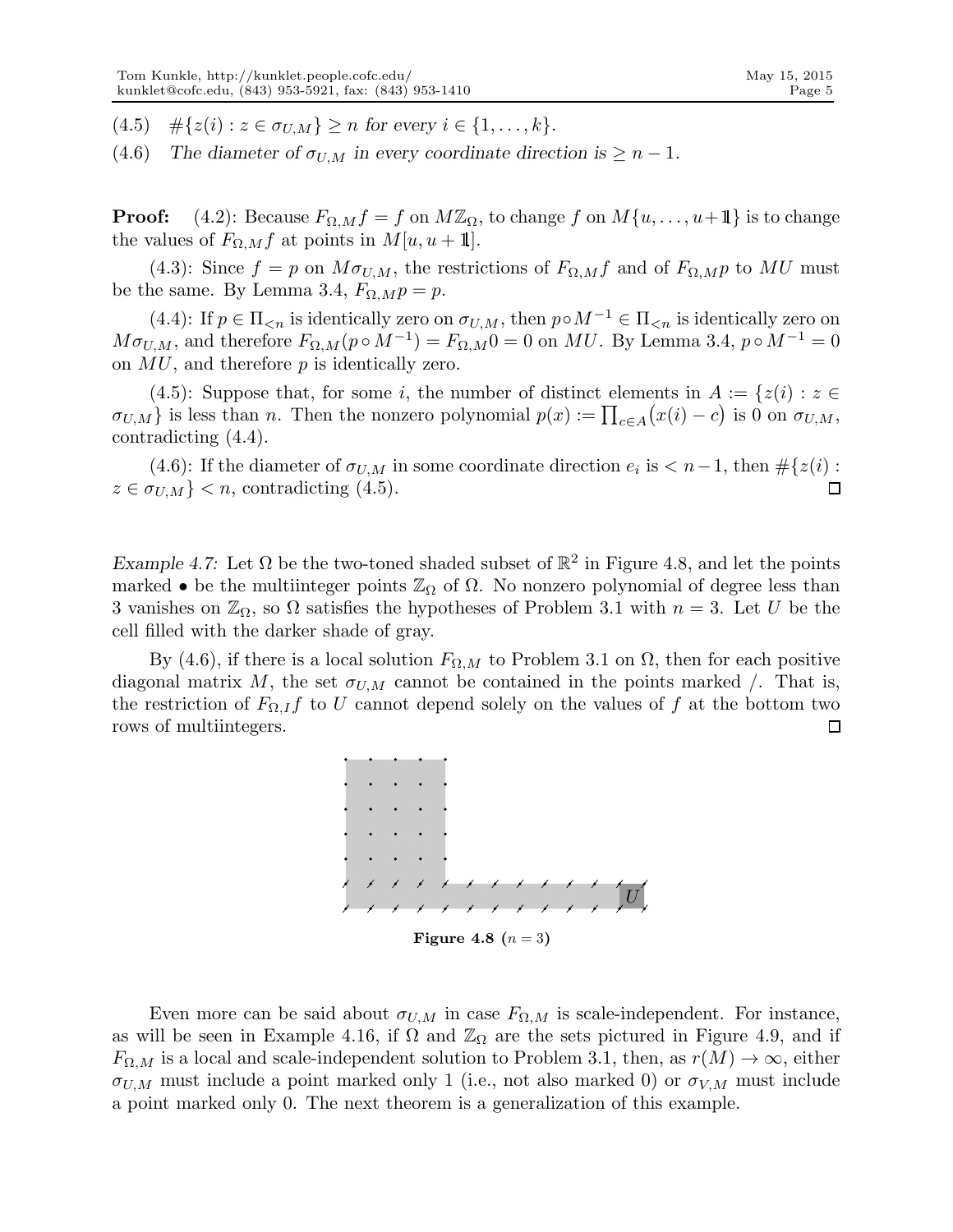

Figure 4.9  $(n=3)$ 

A subset  $\xi$  of  $\mathbb{Z}_\Omega \times \{0,1\}$  is called a **multivalued function** from  $\mathbb{Z}_\Omega$  into  $\{0,1\}$  if, for each z in  $\mathbb{Z}_{\Omega}$ , there is a point in  $\xi$  whose first coordinate is z. When the point  $(z, i)$ belongs to  $\xi$ , we write  $\xi(z) = i$ . The set  $\{z \in \mathbb{Z}_{\Omega} : \xi(z) = i\}$  is denoted  $\xi^{-1}(i)$ . Note that  $\xi^{-1}(1)$  and  $\xi^{-1}(0)$  are not necessarily disjoint.

**Theorem 4.10.** Let n, k, and  $\Omega$  be as in Problem 3.1. Choose integers i, j, and c so that  $i \in \{1, \ldots, k\}$  and  $c \in \{j, \ldots, j + n - 2\}$ . Choose a set  $\Lambda \subset \{e_1, \ldots, e_k\} \setminus \{e_i\}$ .

Let E be a connected component of  $\{x \in \Omega : x(i) = c\}$ . Let U and V be cells in  $\Omega$  so that there exists a path L in E from U to V traveling only in directions in span( $\Lambda$ ).

Let

$$
\mathbb{Z}_{\Omega}^{i,j} := \{ z \in \mathbb{Z}_{\Omega} : z(i) \in \{j,\ldots,j+n-2\} \},\
$$

and let  $\xi$  be a multivalued function from  $\mathbb{Z}_{\Omega}$  into  $\{0,1\}$  satisfying the following three conditions.

 $(4.11) \quad \xi^{-1}(0) \cap \xi^{-1}(1) = \mathbb{Z}_{\Omega}^{i,j}$  $_{\Omega}^{\imath,\jmath}$  .

(That is,  $\xi$  is multivalued exactly on  $\mathbb{Z}_{\Omega}^{i,j}$  $_{\Omega}^{\imath ,\jmath}$ .)

 $(4.12) \quad \xi^{-1}(1) \setminus \xi^{-1}(0)$  is finite.

(That is,  $\xi$  is 1 at only finitely many points outside of  $\mathbb{Z}_{\Omega}^{i,j}$  $_{\Omega}^{\imath ,\jmath}$ .)

(4.13) If  $e_m \in \Lambda$  and if both z and  $z + e_m$  are in  $\mathbb{Z}_{\Omega} \setminus \mathbb{Z}_{\Omega}^{i,j}$  $_{\Omega}^{i,j}$  and the line segment  $[z, z+e_m]$ lies in  $\Omega$ , then  $\xi(z) = \xi(z + e_m)$ .

(That is, where it is single valued,  $\xi$  is constant at the multiintegers along lines in  $\Omega$ in the directions of  $\Lambda$ .)

Suppose also that Problem 3.1 has a local and scale-independent solution  $F_{\Omega,M}$  and that the nth derivatives of  $F_{\Omega,M}f$  are integrable for all functions f on  $M\mathbb{Z}_{\Omega}$ . Then it is impossible for both  $\sigma_{U,M}$  to remain a subset of  $\xi^{-1}(0)$  and  $\sigma_{V,M}$  to remain a subset of  $\xi^{-1}(1)$  as  $r(M) \to \infty$ .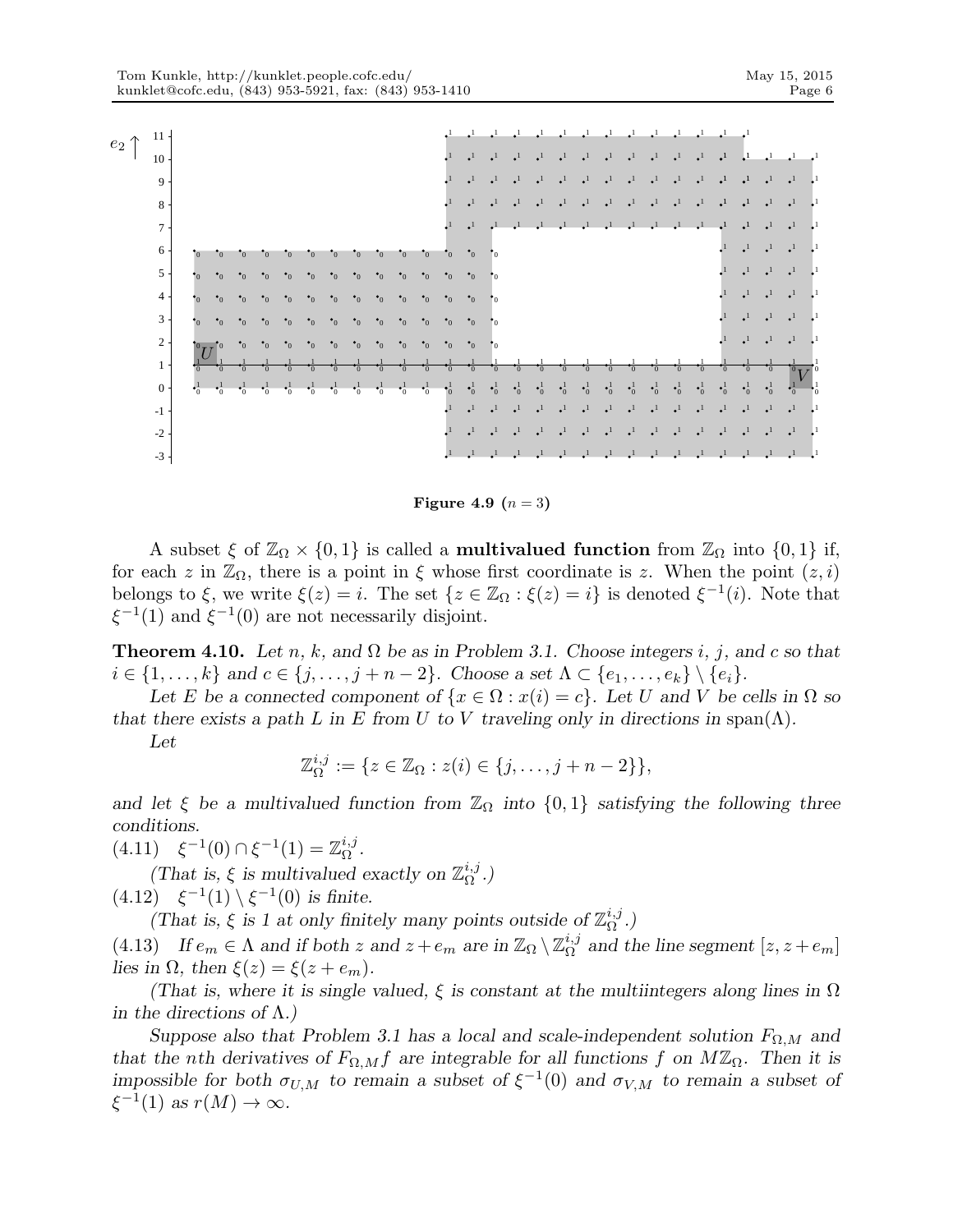One could always construct a multivalued function  $\xi$  to satisfy (4.11), (4.12), and (4.13) by defining  $\xi$  equal both 0 and 1 on  $\mathbb{Z}_{\Omega}^{i,j}$  $\Omega_{\Omega}^{i,j}$  and 0 elsewhere (although in that case the conclusion of Theorem 4.10 is trivial).

Proof: Define the function

$$
g:=\xi p,
$$

where

$$
p(x) := (x(i) - j)(x(i) - j - 1) \cdots (x(i) - j - n + 2).
$$

Note that  $p=0$  on  $\mathbb{Z}_{\Omega}^{i,j}$  $\mathcal{L}_{\Omega}^{i,j}$ , so, by (4.11), g is single-valued on  $\mathbb{Z}_{\Omega}$ . Since g is supported on the finite set  $\xi^{-1}(1) \setminus \xi^{-1}(0)$ , the tensor product divided differences

(4.14) 
$$
\{\Diamond_z^{\alpha} g : |\alpha| = n, [z, z + \alpha] \subset \Omega\}
$$

are bounded. What's more, the only nonzero members of (4.14) are those for which  $\alpha \in \text{span}(\Lambda^c)$ , since p and  $\xi$  are constant in the directions  $\Lambda$ .

For any positive diagonal matrix  $M$ , define the functions

$$
p_M := p \circ M^{-1} \qquad g_M := g \circ M^{-1}.
$$

If  $\sigma_{V,M} \subset \xi^{-1}(1)$  for some positive diagonal matrix M, then  $g_M = p_M$  on  $M \sigma_{V,M}$  and so, by (4.3),  $F_{\Omega,M}g_M = p_M$  on MV. Similarly, if  $\sigma_{U,M} \subset \xi^{-1}(0)$  for some M, then  $g_M = 0$ on  $M\sigma_{U,M}$  and  $F_{\Omega,M}g_M = 0$  on MU.

For any number  $\varepsilon > 0$ , define  $M_{\varepsilon}$  to be the diagonal matrix given by the rule

$$
M_{\varepsilon}(\ell,\ell) := \begin{cases} \varepsilon & \text{if } e_{\ell} \in \Lambda, \text{ and} \\ 1 & \text{otherwise.} \end{cases}
$$

The nonzero members of

$$
\left\{\diamondsuit^\alpha_{M_\varepsilon,z}g_{M_\varepsilon}:|\alpha|=n,[z,z+\alpha]\subset\Omega\right\}
$$

are exactly the same as those in (4.14) and thus are bounded independently of  $\varepsilon$ , say by a constant K.

Let a and b be the endpoints in  $U$  and  $V$ , respectively, of the path  $L$ . If both  $\sigma_{U,M_{\varepsilon}} \subset \xi^{-1}(0)$  and  $\sigma_{V,M_{\varepsilon}} \subset \xi^{-1}(1)$  for all  $\varepsilon > 0$ , then the path integral of the gradient

$$
\int_{M_{\varepsilon}L} \left( DD_{e_i}^{n-1} F_{\Omega, M_{\varepsilon}} g_{M_{\varepsilon}}(x) \right)^T dx = D_{e_i}^{n-1} F_{\Omega, M_{\varepsilon}} g_{M_{\varepsilon}}|_{M_{\varepsilon}a}^{M_{\varepsilon}b} = (n-1)!.
$$

On the other hand, this integral is bounded above by the length of the path  $M_{\epsilon}L$  times the maximum of the *n*th derivatives of  $F_{\Omega, M_{\varepsilon}} g_{M_{\varepsilon}}$  on  $M_{\varepsilon} \Omega$  times some constant  $B(n, k)$ :

$$
(n-1)! \leq \varepsilon \operatorname{length}(L)B(n,k) \max_{|\alpha|=n} \|D^{\alpha} F_{\Omega, M_{\varepsilon}} g_{M_{\varepsilon}}\|_{M_{\varepsilon} \Omega}
$$

so that, by  $(3.3)$ ,

$$
(n-1)! \leq \varepsilon \operatorname{length}(L)B(n,k) \cdot C \cdot K,
$$

where, by hypothesis, C is independent of  $\varepsilon$ . Letting  $\varepsilon \to 0$  arrives at a contradiction and completes the proof. $\Box$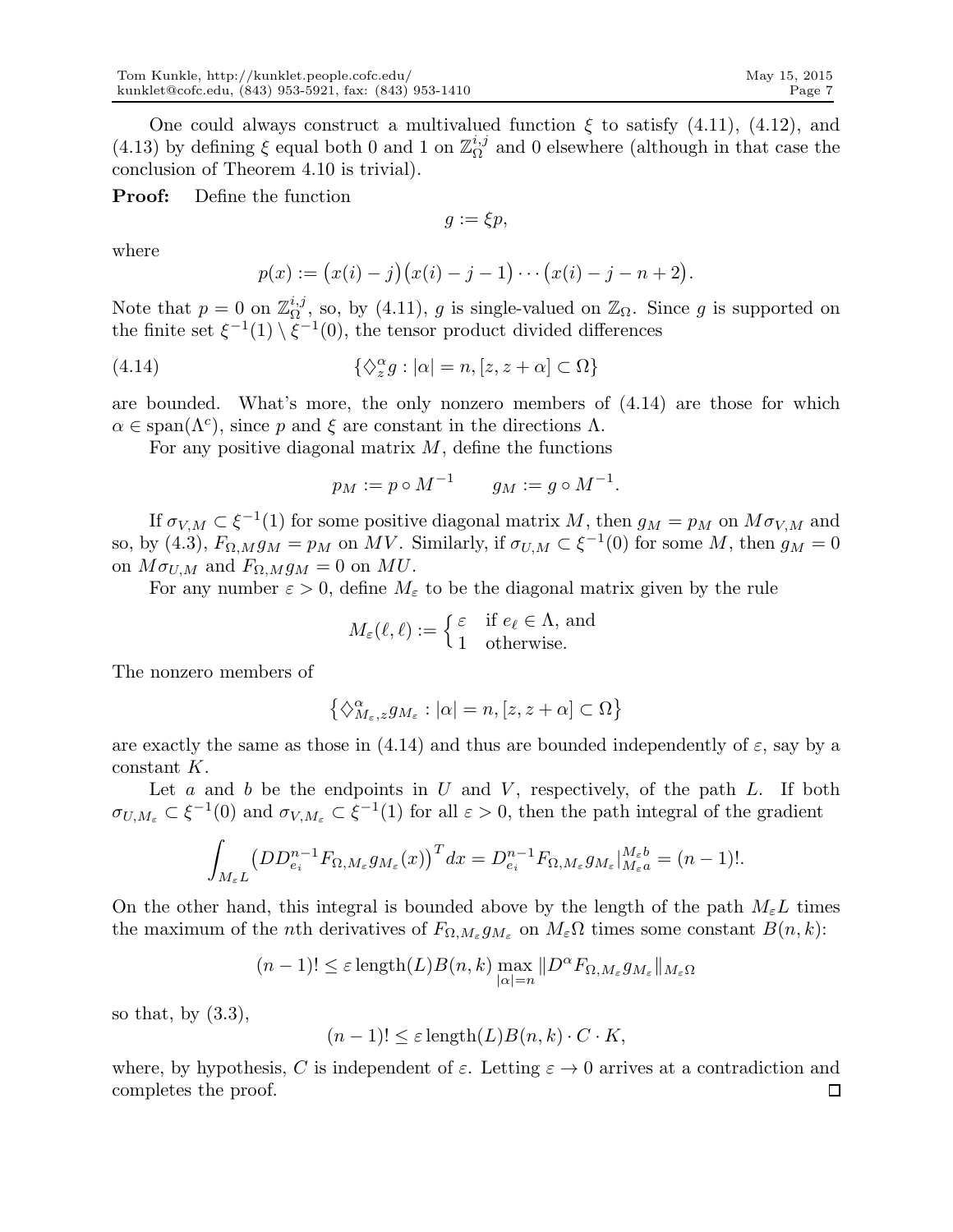Earlier [9, Thm. 5.5], it was seen that Problem 3.1 has a local, linear, scale-independent solution when  $\Omega$  satisfies the following geometric condition [9, Cond. 5.1].

**Condition 4.15.** For every integer i in  $\{1, \ldots, k\}$  and every integer c and every connected component E of  $\{x \in \Omega : x(i) = c\}$ , there exists an integer  $j_E$  in  $\{c - n + 1, \ldots, c\}$ so that, for every point  $x$  in  $E$ ,

$$
x + (j_E - x(i))e_i + e_i[0, n-1] \subset \Omega.
$$

(That is, the closed line segment between the two points

$$
\begin{array}{cc}\nj_E & j_E\\
(x(1),\ldots,\cancel{x(i)},\ldots,x(k)) & \text{and} & (x(1),\ldots,\cancel{x(i)},\ldots,x(k))\n\end{array}
$$

is contained entirely in  $\Omega$ .)

To put it loosely, a set  $\Omega$  violates Condition 4.15 when it is too narrow in the direction  $e_i$  along some E. To apply Theorem 4.10 to such an  $\Omega$ , choose cells U and V intersecting E as far apart as possible, choose directions  $\Lambda \not\supseteq e_i$  spanning a path in E from U to V, define  $\xi^{-1}(1) \cap \xi^{-1}(0)$  to be some  $\mathbb{Z}_{\Omega}^{i,j}$  $\Omega_{\Omega}^{i,j}$  containing the multiinteger points of E, and assign the remaining points in  $\mathbb{Z}_{\Omega}$  to either  $\xi^{-1}(1)$  or  $\xi^{-1}(0)$  so as to satisfy  $(4.12)$  and  $(4.13)$ . One could trivially do this by choosing  $U = V$  and defining  $\xi = 0$  on  $\mathbb{Z}_{\Omega} \setminus \mathbb{Z}_{\Omega}^{i,j}$  $_{\Omega}^{i,j}$ , but the strength of the conclusion of Theorem 4.10 depends on how far one can make U from  $\xi^{-1}(1)\backslash\xi^{-1}(0)$ and, at the same time, V from  $\xi^{-1}(0) \setminus \xi^{-1}(1)$ . In some instances, including Examples 4.7 and 4.16, we can see that [9, Thm. 5.5] fails to produce a local, scale-independent solution because, practically speaking, no such solution exists.

Example 4.16: For instance, let  $k = 2$ , let  $\Omega$  be the shaded subset of  $\mathbb{R}^2$  in Figure 4.9, and let the points marked • be the multiinteger points  $\mathbb{Z}_{\Omega}$ .

Let  $n = 3$ ,  $i = 2$ , and  $c = 1$ , so that E in Condition 4.15 is the line segment along which  $x(2) = 1$  in  $\Omega$ . Because there's no integer j<sub>E</sub> in  $\{-1, 0, 1\}$  for which  $x + (j_E - 1)e_2 + e_2[0, 2] \subset \Omega$  for all  $x \in E$ , the set  $\Omega$  violates Condition 4.15, and [9, Thm. 5.5] fails to produce a local, scale-independent solution to Problem 3.1 on  $\Omega$ .

To apply Theorem 4.10, let  $j = 0$  and  $\Lambda = \{e_1\}$ . Pick U and V to be the cells as marked in the figure, and let  $\xi$  be the multivalued function whose values at each point  $\bullet$ in  $\mathbb{Z}_{\Omega}$  are marked.

Line (4.11) is true, since  $\xi =$  both 0 and 1 only on  $\mathbb{Z}_{\Omega}^{i,j} = \mathbb{Z}_{\Omega}^{2,0}$  $_{\Omega}^{2,0}$ , the points z in  $\mathbb{Z}_{\Omega}$ at which  $z(2) = 0$  or 1. Line (4.12) is trivially true, since  $\mathbb{Z}_{\Omega}$  is finite, and line (4.13) is true, since  $\xi$  is constant at the elements of  $\mathbb{Z}_{\Omega} \setminus \mathbb{Z}_{\Omega}^{2,0}$  $\Omega_{\Omega}^{2,0}$  lying on lines in Ω parallel to e<sub>1</sub>. Theorem 4.10 states that, as  $r(M) \to \infty$ , it is impossible for both  $\sigma_{U,M} \subset \xi^{-1}(0)$ and  $\sigma_{V,M} \subset \xi^{-1}(1)$ . That is, if  $F_{\Omega,M}$  is scale-independent, then as  $r(M) \to \infty$ , either  $F_{\Omega,M}f|_{MU}$  must depend on f at some point not marked 0 or  $F_{\Omega,M}f|_{MV}$  must depend on f at some point not marked 1.  $\Box$ 

Example 4.17: The set  $\Omega$  in Figure 4.18 violates Condition 4.15 when  $k = i = 2, c =$ 0, and  $n = 3$ , but here the conclusion of Theorem 4.10 is much weaker than in the previous example. The constancy of  $\xi$  along (horizontal) lines parallel to  $e_1$  as required by (4.13) makes it impossible for any U and V to both be very far from  $\xi^{-1}(1) \setminus \xi^{-1}(0)$  and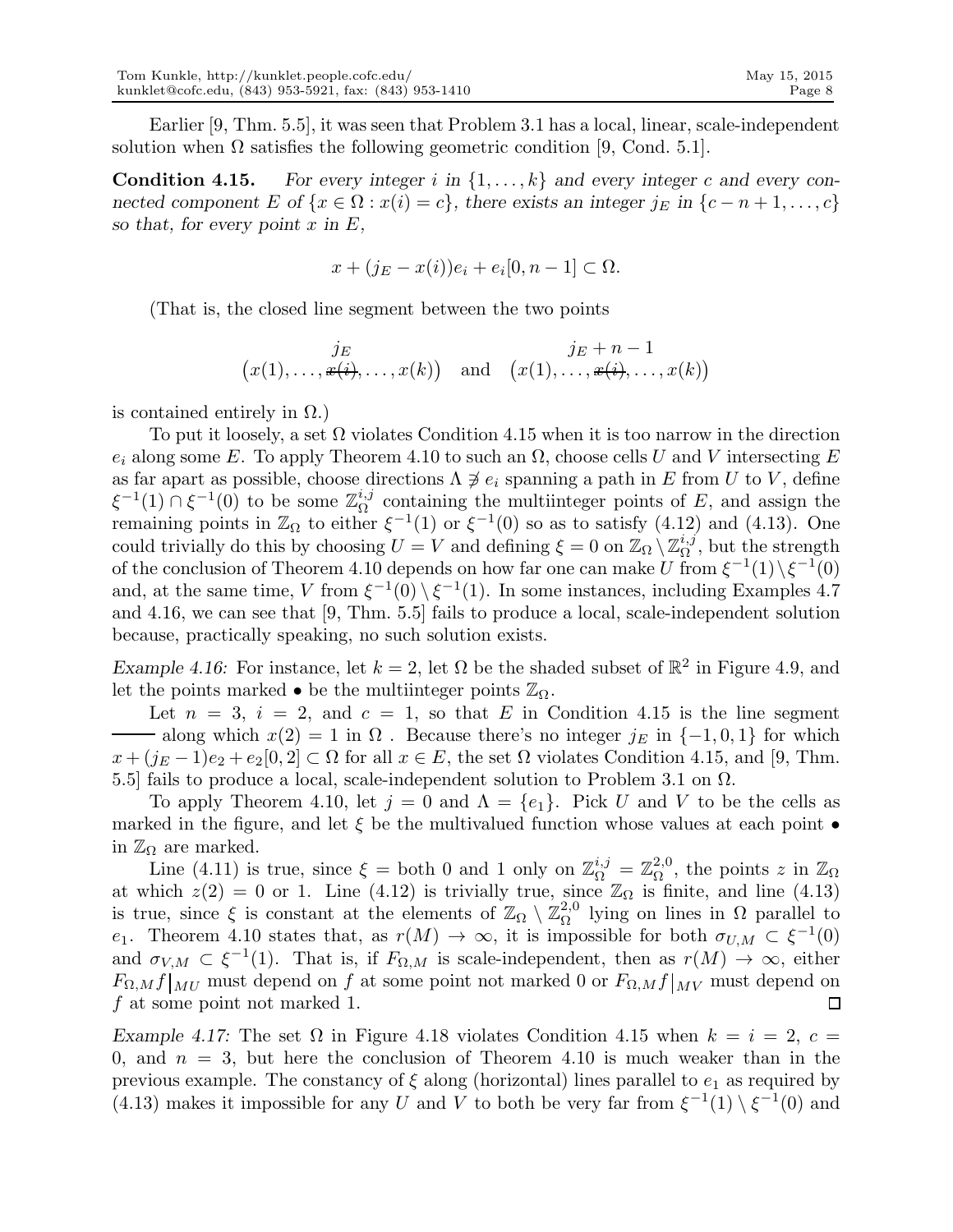$\xi^{-1}(0) \setminus \xi^{-1}(1)$ , respectively. The requirement that the interpolant on U must depend on some data points not marked , or that its values on  $V$  must depend on some data points not marked 1 would hardly make a solution nonlocal in a practical sense. (Just such a solution is constructed in Example 6.12.)  $\Box$ 



**Figure 4.18**  $(n = 3)$ 

### 5. A local but scale-dependent solution

In this section and the next, we discuss Problem 3.1 on sets violating Condition 4.15. Under some additional assumptions on  $\Omega$ , we produce interpolants that are the best possible in light of Theorem 4.10: one that is local but scale-dependent (Theorem 5.3) and one that is scale-independent but potentially nonlocal (Theorem 6.7). In both of these, and unlike the interpolant produced in [9, Thm. 5.5], the constant in  $(3.3)$  depends on  $\Omega$ . but it does so in a quantifiable way. In (5.8), it depends on the integer  $K_{\Omega}$  in Condition 5.1, while in (6.11) it depends on the map  $f \mapsto f^+$ , which in turn depends on how many times one must apply Theorem 6.1 to go from  $\Omega$  to  $\Omega^+$ .

If  $w \in \mathbb{Z}^k$ , let

$$
[[w] := [w, w + (n-1)1]]
$$

and

$$
R_w:\mathbb{R}^{\mathbb{Z}_{[\![w]\!]}}\to \Pi_{
$$

be the linear operator that maps a function f defined on  $\mathbb{Z}_{\llbracket w \rrbracket}$  to its unique interpolant  $R_w f$  in  $\Pi_{\leq n1}$ .

**Condition 5.1.** There exists a mapping  $w : \mathbb{Z}_{\Omega} \to \mathbb{Z}_{\Omega} : u \mapsto w_u$  and a positive integer  $K_{\Omega}$  with the following two properties. First,  $u \in [w_u] \subset \Omega$  for each  $u \in \mathbb{Z}_{\Omega}$ . Second, if u and v are in  $\mathbb{Z}_{\Omega}$  and are both contained in some cell in  $\Omega$ , then there exists a sequence

$$
w_u=p_0,p_1,p_2,\ldots,p_\ell=w_v
$$

of at most  $1 + K_{\Omega}$  points in  $\mathbb{Z}_{\Omega}$  such that each  $[\![p_i]\!] \subset \Omega$  and every two adjacent terms  $p_{i-1}$ and  $p_i$  differ by exactly one in exactly one coordinate. (That is,  $\forall i \exists j$  so that  $p_i - p_{i-1} =$  $\pm e_i$ .)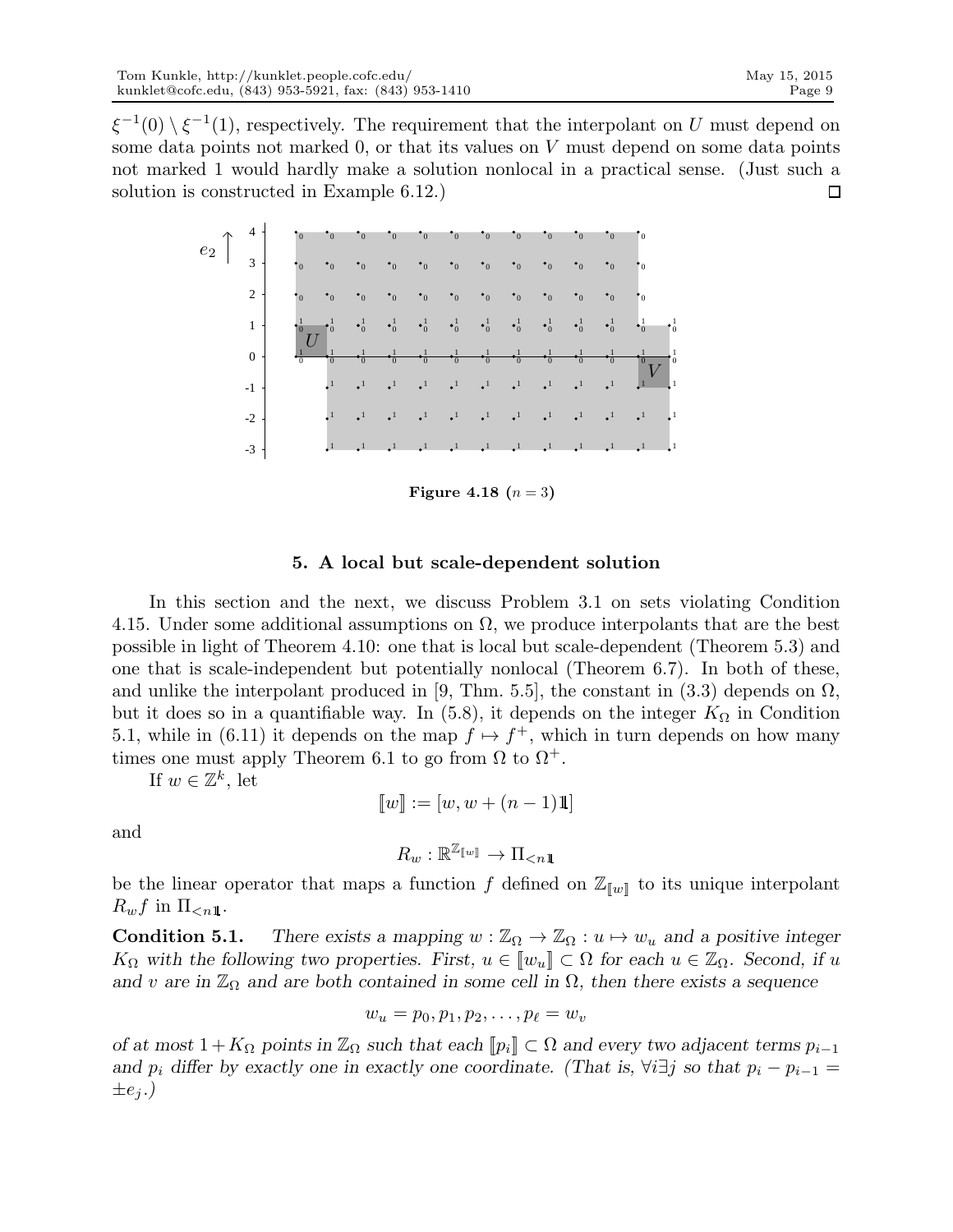Example 5.2: If  $n = 4$  and  $\Omega$  is the two-toned region in Figure 5.20 whose multiinteger points  $\mathbb{Z}_{\Omega}$  are marked •, then  $\Omega$  satisfies Condition 5.1 with  $K_{\Omega} = 19$ . In fact,  $\Omega$  is itself the union of the 20 sets  $[p_i, p_i + 3\mathbb{1}]$  for the multiintegers marked  $p_0, \ldots, p_{19}$  in that figure.

**Theorem 5.3.** Let n, k, and  $\Omega$  be as in Problem 3.1, and suppose that  $\Omega$  satisfies Condition 5.1. Then there exists a mapping  $G_{\Omega}$  from the set of all positive diagonal matrices M and functions  $f : M\mathbb{Z}_{\Omega} \to \mathbb{R}$  to functions  $G_{\Omega,M} f$  with the following properties:

(5.4)  $G_{\Omega,M} f \in C^{\infty}(M\Omega)$ .

 $(5.5)$   $G_{\Omega,M} f = f$  on  $M\mathbb{Z}_{\Omega}$ .

(5.6)  $G_{\Omega,M}f$  depends linearly on f.

(5.7)  $G_{\Omega,M}f$  depends locally on f. Specifically,  $\sigma_{U,M} \subset \{u - (n-1)1, \ldots, u + n1\}$  for any cell  $U = [u, u + 1] \subset \Omega$ .

(5.8) There exists a constant  $C(n, k, K_{\Omega})$  so that, for any cell  $U = [u, u + 1]$  in  $\Omega$ ,

$$
\max\left\{\|D^{\alpha}G_{\Omega,M}f\|_{MU}:|\alpha|=n\right\}\leq C(k,n,K_{\Omega})r(M)^{n}\max_{0}|\langle \hat{X}_{M,z}^{ \alpha}f|
$$

where max<sub>0</sub> is taken over all  $z \in \mathbb{Z}^k$  and  $\alpha \in \mathbb{Z}_+^k$  for which  $|\alpha| = n$ ,  $[z, z + \alpha] \subset \Omega$  and  $||z - u||_{\infty} \leq K_{\Omega} + 2n - 2.$ 

**Proof:** It will suffice to prove Theorem 5.3 in case M is the  $k \times k$  identity matrix, since the general result then follows for

(5.9) 
$$
G_{\Omega,M}f:=\Big(G_{\Omega,I}(f\circ M)\Big)\Big)\circ M^{-1}.
$$

Assume that M is the identity for the remainder of the proof.

Choose an infinitely differentiable function  $\Psi : \mathbb{R}^k \to \mathbb{R}$  for which

(5.10) supp 
$$
\Psi \subset [-1, 1]
$$
 and  $\sum_{v \in \mathbb{Z}^k} \Psi(\cdot - v) = 1$ .

Then, for any u and v in  $\mathbb{Z}^k$ ,

(5.11) 
$$
\Psi(u - v) = \begin{cases} 1 & \text{if } u = v, \text{ and} \\ 0 & \text{otherwise.} \end{cases}
$$

Furthermore, on  $[u, u + 1]$ , the only nonzero terms of the sum in (5.10) correspond to  $v \in \{u, \ldots, u + 1\},\,$ so

(5.12) 
$$
\sum_{v \in \{u, ..., u+1\}} \Psi(\cdot - v) = 1 \text{ on } [u, u+1].
$$

Define the operator

$$
G_{\Omega,I} := \sum_{v \in \mathbb{Z}_{\Omega}} \Psi(\cdot - v) R_{w_v}
$$

and suppose that  $f : \mathbb{Z}_{\Omega} \to \mathbb{R}$ . By Condition 5.1, the interpolation points for each  $R_{w_v}$  lie in  $\mathbb{Z}_{\Omega}$ , so  $G_{\Omega,I}f$  is well defined. (5.4) is immediate.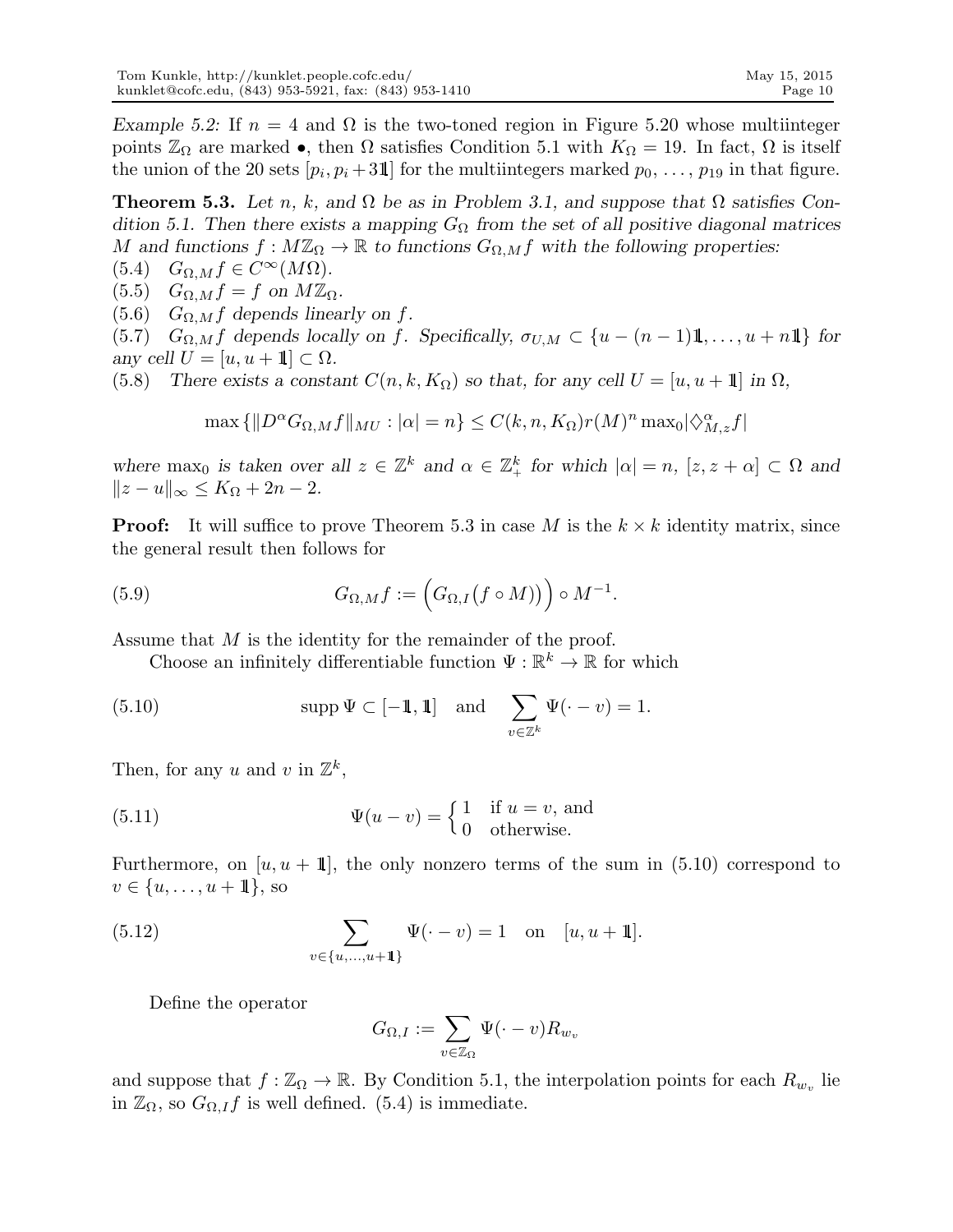Since each  $R_{w_v}$  is linear, so is  $G_{\Omega,I}$ , proving (5.6). What's more,  $G_{\Omega,I}$  is local: on [u, u+ 1], the values of  $G_{\Omega,I}f$  are determined by the values of f at the interpolation points of the operators  $\{R_{w_v} : u \le v \le u + 1\}$ . These points are at most  $n-1$  units from v in each coordinate and therefore lie in  $\{u - (n-1)1, \ldots, u + n1\}$ , proving (5.7).

If  $u \in \mathbb{Z}_{\Omega}$ , then

$$
G_{\Omega,I}f(u) = \sum_{v \in \mathbb{Z}_{\Omega}} \Psi(u-v)R_{w_v}f(v) = R_{w_u}f(u),
$$

by  $(5.11)$ , and this equals  $f(u)$ , since u is one of the interpolation points of the operator  $R_{w_u}$ . This proves (5.5).

Next, fix an  $\alpha \in \mathbb{Z}_+^k$  for which  $|\alpha| = n$  and a cell  $[u, u + 1] \subset \Omega$ . Equation (5.12) implies that, on  $[u, u + 1]$ ,

(5.13) 
$$
G_{\Omega,I}f = R_{w_u}f + \sum_{v \in \{u, ..., u+1\}} \Psi(\cdot - v)(R_{w_v} - R_{w_u})f.
$$

To prove (5.8), it will suffice to bound the  $\alpha$ th derivatives of  $R_{w_y} f$  and of  $\Psi(\cdot - v)(R_{w_y} - \tau)$  $R_{w_u}$  f by some of the divided differences found in the right side of (5.8) times a constant depending on *n*, *k*,  $\alpha$ , and  $K_{\Omega}$ .

Write  $R_{w_u}f$  as

$$
R_{w_u}f = \sum_{0 \le \beta < \mathbf{1}} \diamondsuit_{w_u}^\beta f
$$

where  $N_\beta$  is the polynomial

$$
N_{\beta}: \mathbb{R}^{k} \to \mathbb{R}: x \mapsto \prod_{\substack{1 \leq i \leq k \\ 0 \leq j < \beta(i)}} (x(i) - j).
$$

The  $\alpha$ th derivative of  $N_\beta$  is zero unless  $\alpha \leq \beta$ , so

$$
D^{\alpha}R_{w_u}f = \sum_{\alpha \leq \beta < n\mathbb{1}} D^{\alpha}N_{\beta}(\cdot - w_u)\diamondsuit_{w_u}^{\beta}f.
$$

Therefore

(5.14) 
$$
||D^{\alpha}R_{w_u}f||_{[u,u+1]} \leq \sum_{\alpha \leq \beta < n} ||D^{\alpha}N_{\beta}(\cdot + u - w_u)||_{[0,1]} |\langle \hat{v}_{w_u}^{\beta}f|.
$$

It is not hard to show that, for any multiindices  $\alpha$  and  $\gamma$  and multiinteger z,

(5.15) 
$$
\diamondsuit_z^{\gamma} \diamondsuit_z^{\alpha} = \binom{\gamma + \alpha}{\alpha} \diamondsuit_z^{\gamma + \alpha},
$$

where

$$
\binom{\gamma+\alpha}{\alpha} := \frac{(\gamma+\alpha)!}{\alpha!\gamma!}.
$$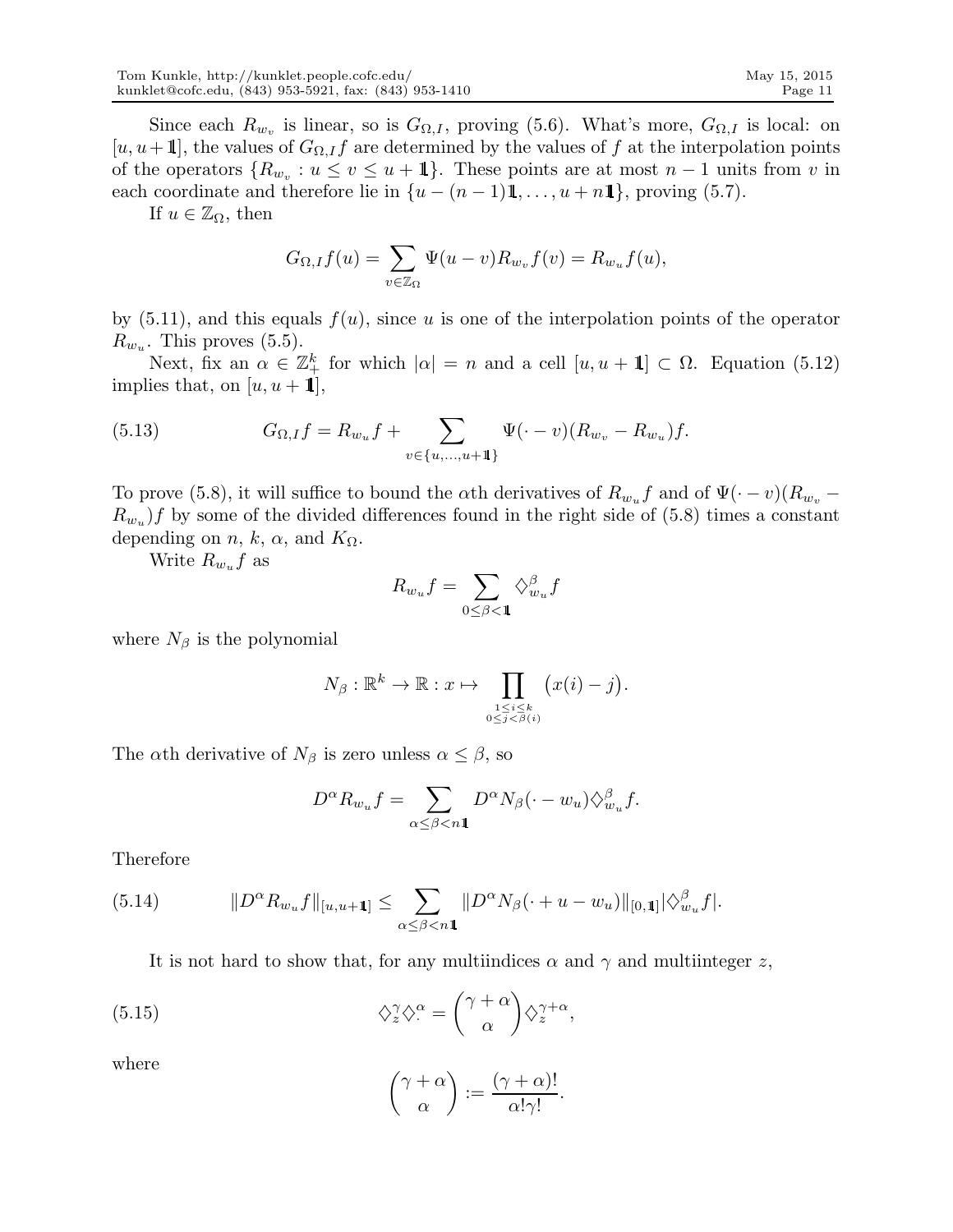So, each tensor product divided difference  $\Diamond_{w_u}^{\beta}$  in (5.14) is a linear combination of

$$
\{\diamondsuit_z^\alpha: w_u\leq z\leq w_u+\beta-\alpha\}
$$

with coefficients that can bounded by some constant  $C_{0,n,k}$  depending on n and k. In addition,  $[z, z + \alpha] \subset \Omega$  for each such  $\Diamond_z^{\alpha}$ , because  $[[w_u]] \subset \Omega$  by Condition 5.1. Consequently,

$$
||D^{\alpha}R_{w_u}f||_{[u,u+1]} \leq C_{1,n,k} \max_{1} ||D^{\alpha}N_{\beta}(\cdot + t)||_{[0,1]} \max_{2} |\langle \hat{\chi}_{z}^{\alpha}f|
$$

where max<sub>1</sub> is taken over all  $\beta$  and t in  $\{0, \ldots, (n-1)1\}$ , and max<sub>2</sub> is taken over all z in  $\{u-(n-1)1,\ldots,u+(n-1)1\}$  for which  $[z, z+\alpha] \subset \Omega$ , and  $C_{1,n,k}$  is a constant depending on  $n$  and  $k$ .

Next, we'll bound the  $\alpha$ th derivative of the sum in (5.13).

For any  $v \in \{u, \ldots, u + 1\}$ , let

$$
w_u=p_0,p_1,\ldots,p_\ell=w_v
$$

be the sequence of points guaranteed by Condition 5.1 and rewrite the term in (5.13) as

$$
(R_{w_v} - R_{w_u})f = \sum_{j=1}^{\ell} (R_{p_j} - R_{p_{j-1}})f.
$$

For each j in this sum,  $p_j$  and  $p_{j-1}$  differ by one in exactly one coordinate, say the *i*th. Let p denote the point with the smaller *i*th coordinate. Then  $q := p + e_i$  is the other.

The polynomial  $(R_q-R_p)f$  has degree  $\lt n$  in each variable. As such, it can be written

(5.16) 
$$
(R_q - R_p)f = \sum_{0 \le \beta < n1} N_\beta(\cdot - q) \langle \xi_q^{\beta} (R_q - R_p)f.
$$

Since  $R_q f$  and  $R_p f$  agree at those interpolation points common to both  $R_q$  and  $R_p$ ,  $\Diamond_q^{\beta}(R_q - R_p)f = 0$  unless  $\beta(i) = n - 1$ . For any such  $\beta$ ,

$$
\diamondsuit^{\beta}_q R_q f = \diamondsuit^{\beta}_q f
$$

(since  $R_q f = f$  on  $\{q, \ldots, q + \beta\}$ ) and

$$
\diamondsuit_q^\beta R_p f = \sum_{\beta \le \gamma < n1} \diamondsuit_q^\beta N_\gamma (\cdot - p) \diamondsuit_p^\gamma f.
$$

Any  $\gamma$  in this sum must satisfy  $\gamma(i) = n - 1$ , since  $\beta(i) = n - 1$ . Since  $p = q$  in all components except the ith,

$$
\diamondsuit_q^{\beta} N_{\gamma}(\cdot - p) = \diamondsuit_p^{\beta} N_{\gamma}(\cdot - p) = \begin{cases} 1 & \text{if } \beta = \gamma \text{, and} \\ 0 & \text{otherwise.} \end{cases}
$$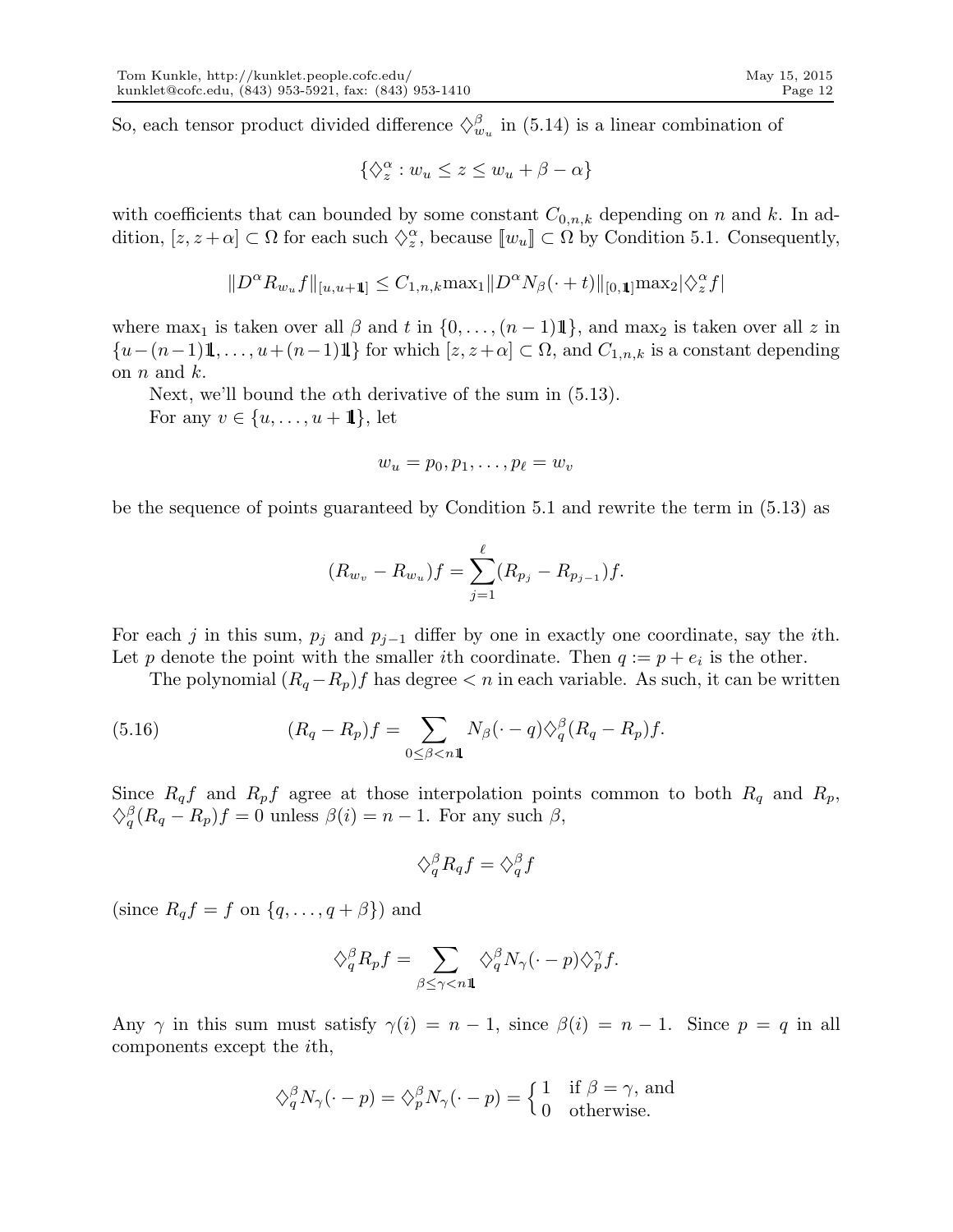Consequently,  $\Diamond_q^{\beta} R_p f = \Diamond_p^{\beta} f$ , and (5.16) becomes

$$
(R_q - R_p)f = \sum_{\substack{0 \le \beta < n\mathbf{1} \\ \beta(i) = n-1}} N_\beta(\cdot - q)(\langle \xi_q^\beta - \xi_p^\beta \rangle f)
$$

$$
= \sum_{\substack{0 \le \beta < n\mathbf{1} \\ \beta(i) = n-1}} N_\beta(\cdot - q)n\langle \xi_p^{\beta + e_i} f.
$$

Therefore

$$
D^{\alpha}(\Psi(\cdot-v)(R_q-R_p)f)=\sum_{\substack{0\leq\beta\leq n\mathbf{1}\\ \beta(i)=n-1}}D^{\alpha}(\Psi(\cdot-v)N_{\beta}(\cdot-q))n\diamondsuit_p^{\beta+e_i}f,
$$

and

$$
||D^{\alpha} (\Psi(\cdot - v)(R_q - R_p)f)||_{[u,u+1]} \leq \sum_{\substack{0 \leq \beta < n_1 \\ \beta(i) = n-1}} ||D^{\alpha} (\Psi(\cdot - (v-u))N_{\beta}(\cdot + u - q))||_{[0,1]}n|\hat{\gamma}_p^{\beta + e_i}f|.
$$

By (5.15), each  $\Diamond_p^{\beta+e_i}$  above is a linear combination of

$$
\{\diamondsuit_z^{ne_i}: p \le z \le p + \beta - (n-1)e_i\}
$$

with coefficients that can be bounded above by some constant  $C_{2,n,k}$  depending on n and k. Any such z must lie in  $\{u-(n-1+K_{\Omega})\mathbb{1}, \ldots, u+(2n-2+K_{\Omega})\mathbb{1}\}\)$ , because  $\beta \leq (n-1)\mathbb{1}$ and

(5.17) 
$$
||u-p||_{\infty} \le ||u-w_u||_{\infty} + ||w_u-p||_{\infty} \le n-1+K_{\Omega}.
$$

Furthermore,  $[z, z + ne_i] \subset [p] \cup [q]$ , which lies in  $\Omega$  by Condition 5.1. By the argument in (5.17) again,  $||u - q||_{\infty} \le n - 1 + K_{\Omega}$ . Consequently,

(5.18) 
$$
\|D^{\alpha}(\Psi(\cdot - v)(R_q - R_p)f\|_{[u,u+1]}\n\leq C_{3,n,k} \max_{3} \|D^{\alpha}(\Psi(\cdot - t)N_{\beta}(\cdot + s))\|_{[0,1]} \max_{4} |\hat{\gamma}_z^{ne_i}f|,
$$

where, max<sub>3</sub> is taken over all multiindices  $\beta < n\mathbb{1}$ , all  $t \in \{0, 1\}$ , and all

 $s \in \{-(n-1+K_{\Omega})\mathbb{1}, \ldots, (n-1+K_{\Omega})\mathbb{1}\},\$ 

max<sub>4</sub> is taken over all  $z \in \{u - (n-1 + K_{\Omega})\mathbb{1}, \ldots, u + (2n-2+K_{\Omega})\mathbb{1}\}\)$  for which  $[z, z + ne_i] \subset \Omega$ , and  $C_{3,n,k}$  is a constant depending on n and k. Therefore

$$
\left\|D^{\alpha}\sum_{u\leq v\leq u+1}\Psi(\cdot-v)(R_{w_v}-R_{w_u})f\right\|_{[u,u+1]}
$$

is less or equal the right side of (5.18) times  $2^k K_{\Omega}$ . This competes the proof of (5.8) and of Theorem 5.3. $\Box$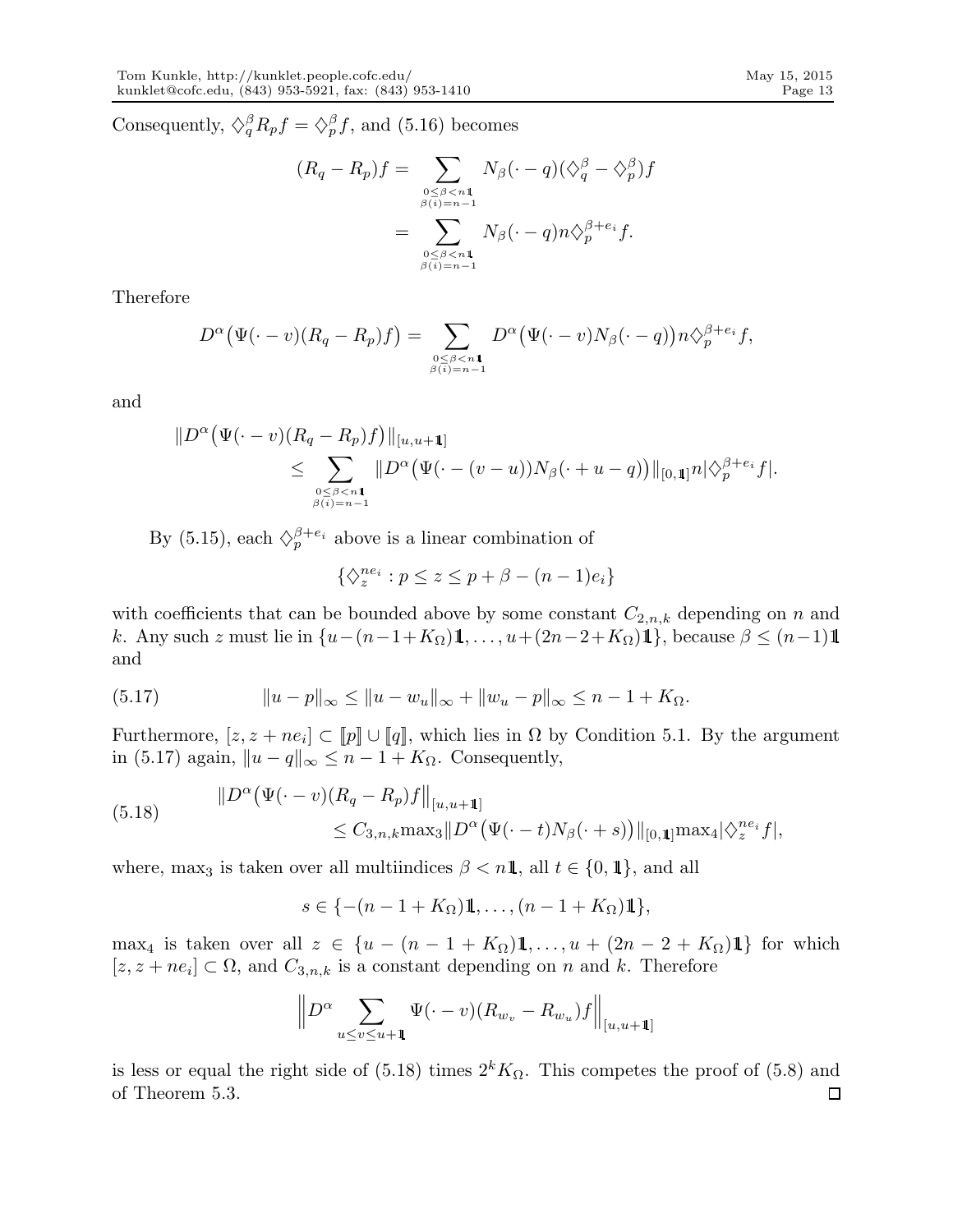It may seem paradoxical that, to bound the derivatives of  $G_{\Omega,I}f$  on U, the right side of (5.8) must include tensor product divided differences not supported on  $\sigma_{U,M}$ . However, such a situation must occur if, as in the next example, these functionals are needed to span some locally supported nth difference, i.e., a linear combination of point evaluations that vanishes on  $\Pi_{\leq n}$  [9, Def. 3.4].

Example 5.19: Suppose that  $n = 4$  and that  $\Omega$  is the two-toned region in Figure 5.20 whose multiinteger points  $\mathbb{Z}_{\Omega}$  are marked •. Let  $\Theta$  be the subset of  $\Omega$  that is filled with the darker shade of gray and whose multiinteger points  $\mathbb{Z}_{\Theta}$  are also marked  $\bigcirc$ .

As seen in Example 5.2,  $\Omega$  satisfies Condition 5.1 with  $K_{\Omega} = 19$ . Theorem 5.3 therefore guarantees that Problem 3.1 has a solution, albeit a scale-dependent one, on  $\Omega$ .



**Figure 5.20**  $(n = 4)$ 

By choosing  $w_u$  to be  $p_0$  for all  $u \in \{(-2,0), \ldots, (1,3)\}\$  and  $p_{19}$  for all other u in  $\mathbb{Z}_{\Theta}$ , one can construct  $G_{\Omega,I}$  so that the restriction of  $G_{\Omega,I}f$  to  $\Theta$  depends solely on f's values on  $\mathbb{Z}_{\Theta}$ . However, the fourth total order derivatives of  $G_{\Omega,I}f$  or, for that matter, of any interpolant to  $f$ , cannot be bounded by the fourth total order tensor product divided differences of f supported on  $\mathbb{Z}_{\Theta}$ . That is, Problem 3.1 has no solution on  $\Theta$ .

To see this, observe that the function

$$
f(x) := \begin{cases} 0 & \text{if } x(2) \ge 0\\ x(1)(x(1) - 1)x(2) & \text{if } x(2) < 0 \end{cases}
$$

is annihilated by each of the fourth total order tensor product divided differences supported on  $Z_{\Theta}$  but that the fourth divided difference of f in the direction  $e_1 - e_2$  at the points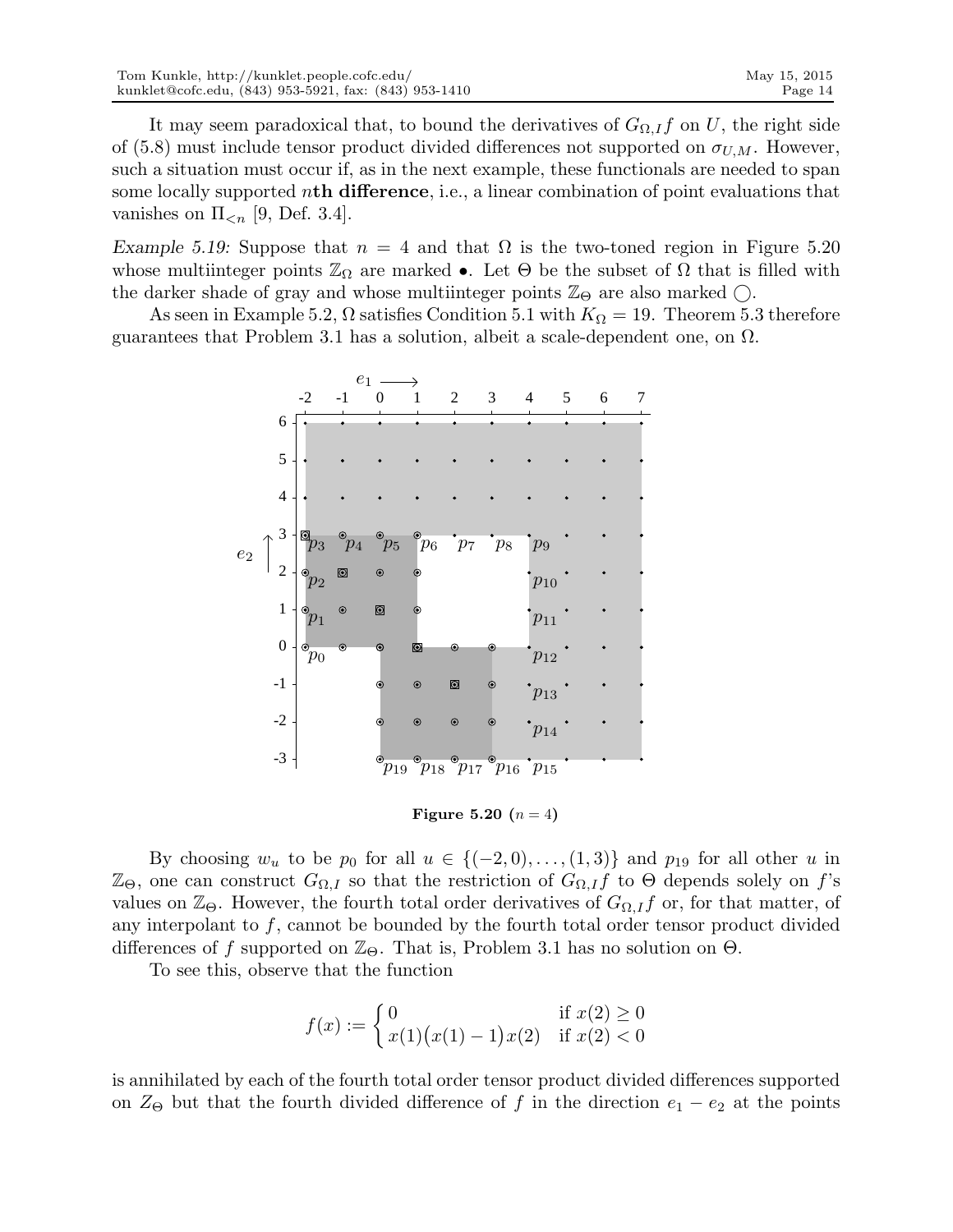marked  $\Box$  is nonzero. Consequently, any smooth interpolant to f on  $\mathbb{Z}_{\Theta}$  must have a nonzero fourth derivative somewhere along the line from  $(-2, 3)$  to  $(2, -1)$ . (See also [9, Ex. 3.11].)  $\Box$ 

### 6. A scale-independent but nonlocal solution

In this last section, we address Problem 3.1 once more on sets violating Condition 4.15. By Theorem 4.10, we can't expect solutions to be both scale-independent and local, but under an additional assumption on  $\Omega$ , we construct a solution (Theorem 6.7) that is scale-independent and nonlocal, or at least less local than in [9, Thm. 5.5]. The main idea is to extend  $f : \mathbb{Z}_{\Omega} \to \mathbb{R}$  to a larger domain, one point at a time, without increasing the nth divided differences of f too much (Theorem 6.1), until  $\Omega$  has been replaced by a larger set satisfying Condition 4.15.

First, we make two definitions needed for the statement of the next result.

If  $x \in \mathbb{R}^k$ , define  $\mathbb{1}_x$  to be the characteristic function of the support of x:

$$
1\hskip-3.5pt1_x(j) := \begin{cases} 1 & \text{if } x(j) \neq 0, \text{ and} \\ 0 & \text{if } x(j) = 0. \end{cases}
$$

If a and b are points in  $\mathbb{R}^k$  for which  $a \leq b$ , define the set

$$
(a, b] := \left\{ x \in \mathbb{R}^k : \begin{matrix} a(j) < x(j) \le b(j) & \text{if } a(j) < b(j), \text{ and} \\ x(j) = a(j) & \text{if } a(j) = b(j). \end{matrix} \right\}
$$

**Theorem 6.1.** Let n, k, and  $\Omega$  be as in Problem 3.1 and let  $p \in \mathbb{Z}^k \setminus \mathbb{Z}_{\Omega}$ . Suppose that there exists a nonzero multiindex  $\beta \leq n\mathbb{1}$  satisfying (6.2)  $\forall \gamma \in \{0, \ldots, \beta\} \setminus \{\beta\}, [p - \beta, p - \beta + \gamma] \subset \Omega$ 

and that, if  $\alpha$  is a nonzero multiindex  $\leq n\mathbf{1}$  satisfying  $[p - \alpha, p - \alpha + \gamma] \subset \Omega$  for all  $\gamma \in \{0,\ldots,\alpha\} \setminus \{\alpha\},\$  then  $\alpha \leq \beta$ . (That is, among all multiindices satisfying (6.2),  $\beta$  is maximal.) Let

$$
\Omega^+ := \Omega \cup (p - \mathbf{1}_{\beta}, p].
$$

Then for every  $f : \mathbb{Z}_{\Omega} \to \mathbb{R}$  there is an extension  $f^+ : \mathbb{Z}_{\Omega^+} \to \mathbb{R}$  with the following properties.

(6.3)  $f^+ = f$  on  $\mathbb{Z}_{\Omega}$ .

(6.4)  $f \mapsto f^+$  is a linear map.

(6.5) For some constant  $C(n, k)$  and for any multiindex  $\alpha \leq n1$ ,

$$
\max\{|\diamondsuit_z^{\alpha}f^+| : [z, z + \alpha] \subset \Omega^+\} \le C(n, k) \max\{|\diamondsuit_z^{\alpha}f| : [z, z + \alpha] \subset \Omega\}.
$$

**Proof:** The only multiinteger in  $(p - \mathbb{1}_{\beta}, p]$  is p itself, so to construct  $f^+$  satisfying (6.3), it is only necessary to define  $f^+(p)$ .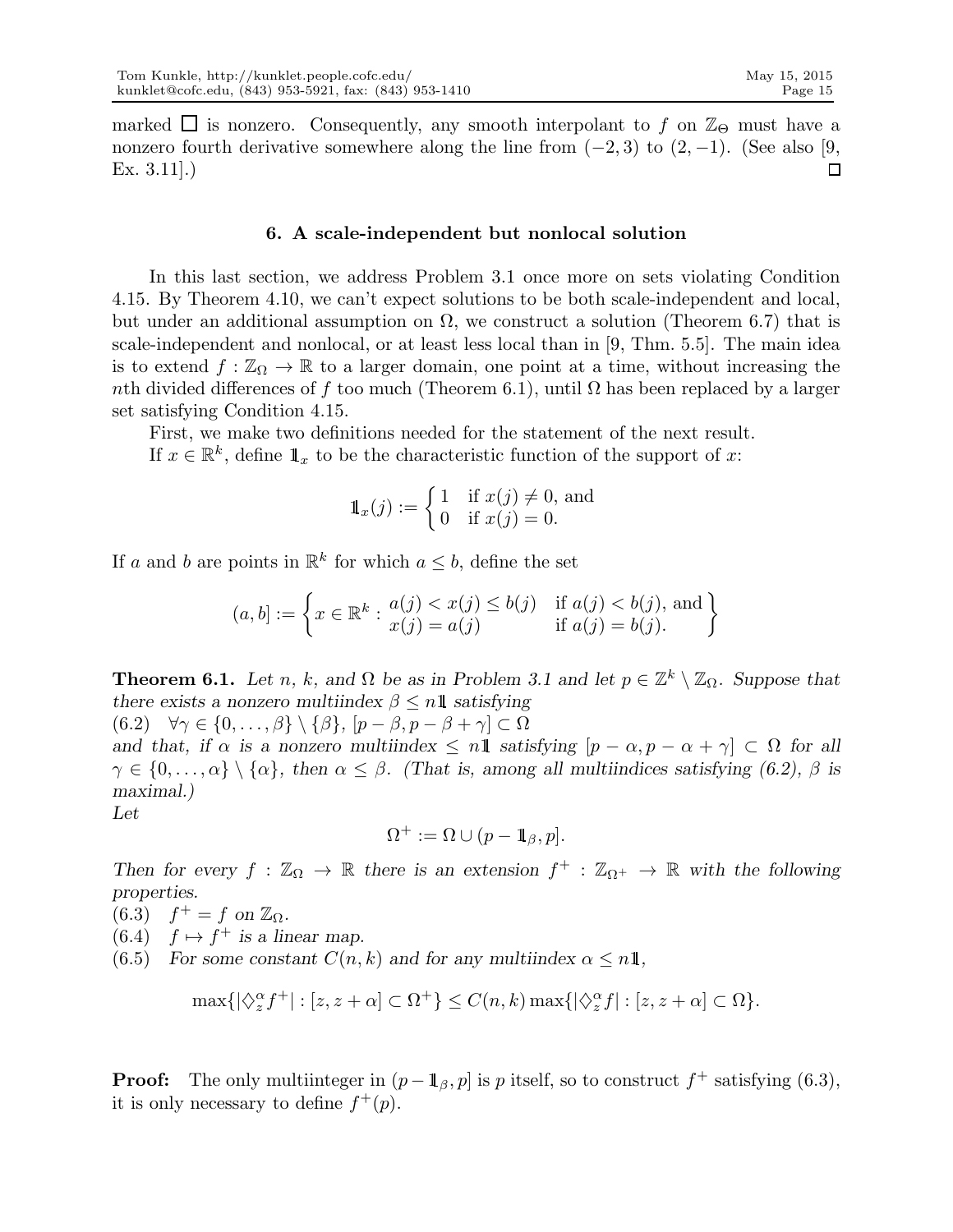By (6.2), the multiintegers  $\{p-\beta,\ldots,p-\beta+\gamma\}$  lie in  $\Omega$  for each  $\gamma$  in  $\{0\ldots,\beta\}\setminus\{\beta\}$ , so  $\{p-\beta,\ldots,p\}\setminus\{p\}\subset\mathbb{Z}_{\Omega}$ . Choose  $f^+(p)$  so as to make  $\diamondsuit_p^{\beta}$  $p^{\beta}_{p-\beta}f^+ = 0.$  Note that  $f^+(p)$ depends linearly on f's values on  $\{p-\beta,\ldots,p\}\setminus\{p\}$ , with coefficients that can be bounded in terms of n and k, proving both (6.4) and the special case of (6.5) when  $\alpha = 0$ .

To prove (6.5) in general, take  $z \in \mathbb{Z}^k$  and  $\alpha \in \mathbb{Z}_+^k \setminus \{0\}$  so that  $[z, z + \alpha]$  is a subset of  $\Omega^+$  but not of  $\Omega$ . Then  $[z, z+\alpha]$  must have nonempty intersection with  $(p-\mathbf{1}_{\beta}, p]$ . That is, some x in  $\mathbb{R}^k$  lies in  $[z, z + \alpha] \cap (p - \mathbb{1}_{\beta}, p]$ . If  $i \in \text{supp }\beta$ , then  $p(i) - 1 < x(i) \leq (z + \alpha)(i)$ , which implies that  $p(i) \leq (z + \alpha)(i)$ , and if  $i \notin \text{supp }\beta$ , then  $p(i) = x(i) \leq (z + \alpha)(i)$ . Consequently,  $p \leq z + \alpha$ .

Now suppose that  $p(j) < (z + \alpha)(j)$  for some j. Since both  $p(j)$  and  $(z + \alpha)(j)$  are integers,  $p(j) + 1/2$  must also be less than  $(z + \alpha)(j)$ , and therefore  $p + 1/2e_j \in [z, z + \alpha]$  $\Omega^+$ . Since it does not lie in  $(p - \mathbb{1}_{\beta}, p]$ , the point  $p + 1/2e_j$  must lie in  $\Omega$ , and because  $\Omega$ is a union of closed cells,  $p + 1/2e_j \in [u, u + 1] \subset \Omega$  for some multiinteger u. That is,  $u(j) \leq p(j) + 1/2 \leq u(j) + 1$ , implying  $p(j) = u(j)$ , and  $u(i) \leq p(i) \leq u(i) + 1$  for all i other than j, implying that  $p(i)$  is one of  $u(i)$  or  $u(i) + 1$ . Consequently, p is one of the multiintegers in [u, u + 1], contradicting the hypothesis that  $p \notin \mathbb{Z}_{\Omega}$ . Therefore, p must equal  $z + \alpha$ .

We'll next see that  $\alpha \leq \beta$ . Suppose that  $\gamma \in \{0, \ldots, \alpha\} \setminus \{\alpha\}$  and  $x \in [p-\alpha, p-\alpha+\gamma] =$  $[z, z + \gamma]$ . Then  $z \leq x \leq z + \gamma \leq z + \alpha = p$ , so  $x \in [z, z + \alpha]$ . Because  $\gamma \neq \alpha$ , there's an integer j for which  $(z + \gamma)(j) \le p(j) - 1$ , which implies that x cannot be in  $(p - \mathbb{1}_{\beta}, p]$ . That is,

$$
[z, z + \gamma] \subset [z, z + \alpha] \setminus (p - 1\!\!1_{\beta}, p] \subset \Omega.
$$

By hypothesis, this implies  $\alpha \leq \beta$ .

Because  $\Diamond_n^{\beta}$  $\int_{p-\beta}^{\beta} f^{+} = 0$ , and because  $\diamondsuit_p^{\beta}$  $_{p-\beta}^{\beta}$  is a linear combination of

$$
\left\{\Diamond_{u}^{\alpha}: u \in \{p-\beta, \ldots, z\}\right\}
$$

with coefficients that can be bounded in terms of n and  $k, \Diamond_{z}^{\alpha} f^{+}$  is a linear combination of

(6.6) 
$$
\{\Diamond_{u}^{\alpha} f : u \in \{p-\beta,\ldots,z\} \setminus \{z\}\}\
$$

with coefficients that can be similarly bounded. For any u as in (6.6),  $[u, u+\alpha] \subset [p-\beta, p]$ and  $u + \alpha \neq p$  together imply the existence of an integer j for which  $(u + \alpha)(j) \leq p(j) - 1$ . Such j must lie in the support of  $\beta$ , and so

$$
[u, u + \alpha] \subset [p - \beta, p - \beta + (\beta - e_j)] \subset \Omega
$$

by  $(6.2)$ . As a result,

$$
|\diamondsuit_z^{\alpha} f^+| \le C(n,k) \max\{|\diamondsuit_u^{\alpha} f| : [u, u + \alpha] \subset \Omega\},\
$$

completing the proof of (6.5).

 $\Box$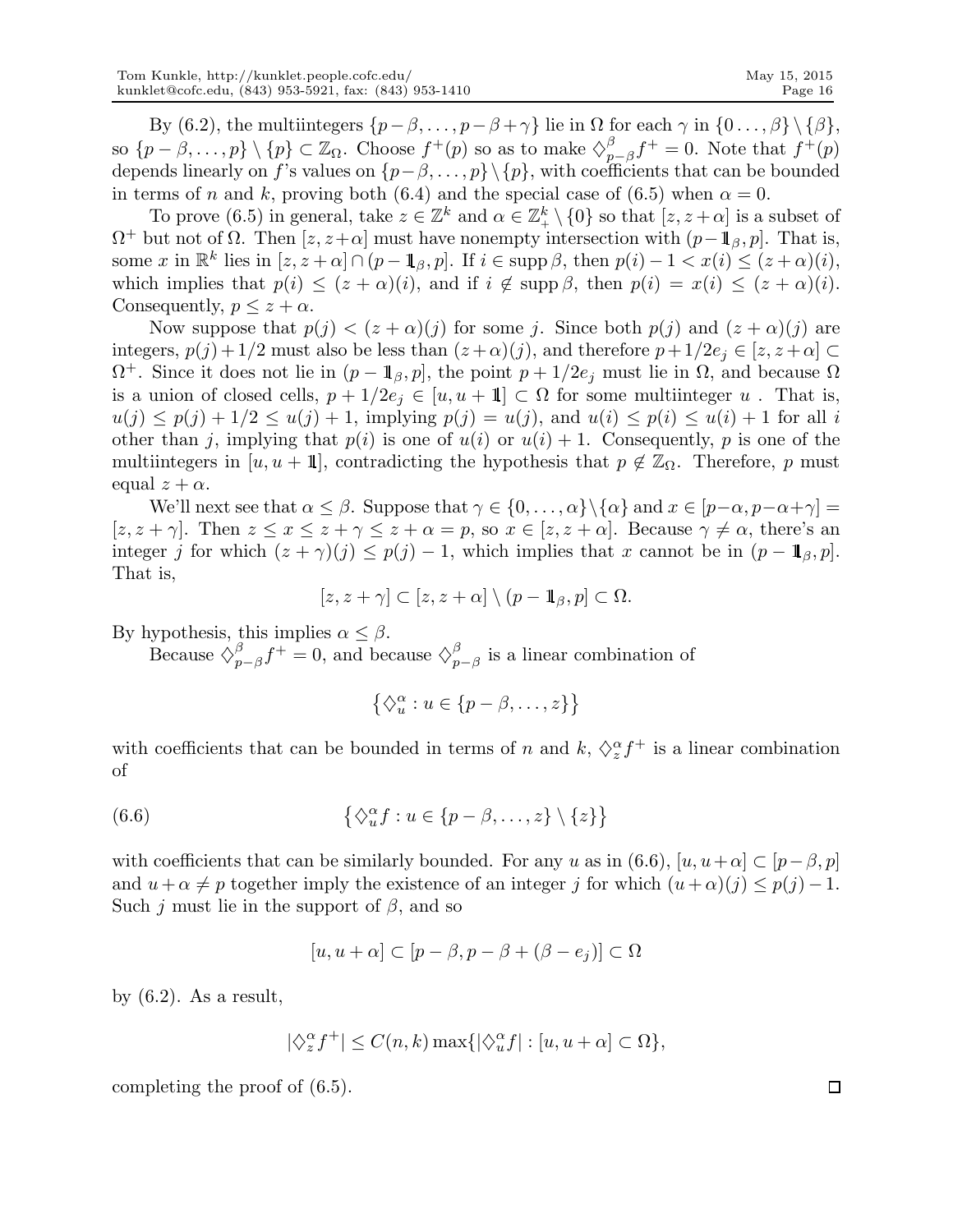**Theorem 6.7.** Let n and k be positive integers, and let  $\Omega$  and  $\Omega^+$  be sets as in Problem 3.1. Suppose that  $\Omega \subset \Omega^+$ , that  $\Omega^+$  satisfies Condition 4.15, and that there exists a linear map  $f \mapsto f^+$  from functions on  $\mathbb{Z}_{\Omega}$  to functions on  $\mathbb{Z}_{\Omega^+}$  such that  $f^+$  agrees with f on  $\mathbb{Z}_{\Omega}$ , and  $\forall \alpha \leq n\mathbf{1}$ ,

$$
\max\{|\diamondsuit_z^{\alpha}f^+|:[z,z+\alpha]\subset\Omega^+\}\leq C(n,k,\Omega)\max\{|\diamondsuit_z^{\alpha}f|:[z,z+\alpha]\subset\Omega\}.
$$

Then there exists a mapping  $H_{\Omega}$  from the set of all positive diagonal matrices M and functions  $f : M\mathbb{Z}_{\Omega} \to \mathbb{R}$  to functions  $H_{\Omega,M}f$  with the following properties:

 $(6.8)$   $H_{\Omega,M} f \in C^{\infty}(M\Omega)$ .

(6.9)  $H_{\Omega,M}f = f$  on  $M\mathbb{Z}_{\Omega}$ .

(6.10)  $H_{\Omega,M}f$  depends linearly on f.

(6.11) There exists a constant  $C(n, k, \Omega)$  so that, for any cell  $[u, u + 1] \subset \Omega$  and for any  $\alpha \leq n\mathbf{1},$ 

$$
||D^{\alpha}H_{\Omega,M}f||_{M[u,u+1]} \leq C(n,k,\Omega) \max\{|\langle \hat{\gamma}_{M,z}^{\alpha}f| : [z,z+\alpha] \subset \Omega\}.
$$

**Proof:** Let  $H_{\Omega,I} : f \mapsto (F_{\Omega^+,I} f^+) \mid_{\Omega}$ , where F is the operator constructed in [9, Thm. 5.5], and then obtain  $H_{\Omega,M}$  from  $H_{\Omega,I}$  by scaling, as in (5.9).  $\Box$ 

Example 6.12: It was noted in Example 4.17 that the set  $\Omega$ , seen again in Figure 6.13, might admit a local, scale-independent solution to Problem 3.1 when  $n = 3$ . In fact, Theorem 6.7 does just that, after an application of Theorem 6.1 (with  $\beta = 31$ ) appends the point p to  $\mathbb{Z}_{\Omega}$  and the dashed cell to  $\Omega$  to create a set  $\Omega^+$  which satisfies Condition 4.15.



**Figure 6.13**  $(n = 3)$ 

We know, by [9, Thm. 5.5], that the values of  $F_{\Omega^+,I}f^+$  on any cell  $[u, u + 1] \subset \Omega^+$ depend only on the values of  $f^+$  at the points  $\{u-2\mathbb{1}, \ldots, u+3\mathbb{1}\}\cap \mathbb{Z}_{\Omega^+}$ , and, by Theorem 6.1, that  $f^+(p)$  depends on f's values at the points  $\{p-\beta,\ldots,p\}\setminus\{p\}$  (marked  $\Box$ ). So, the values of  $H_{\Omega,I}f$  on V depend only on the values of f at the points in  $\mathbb{Z}_{\Omega}$  marked  $\bigcirc$ .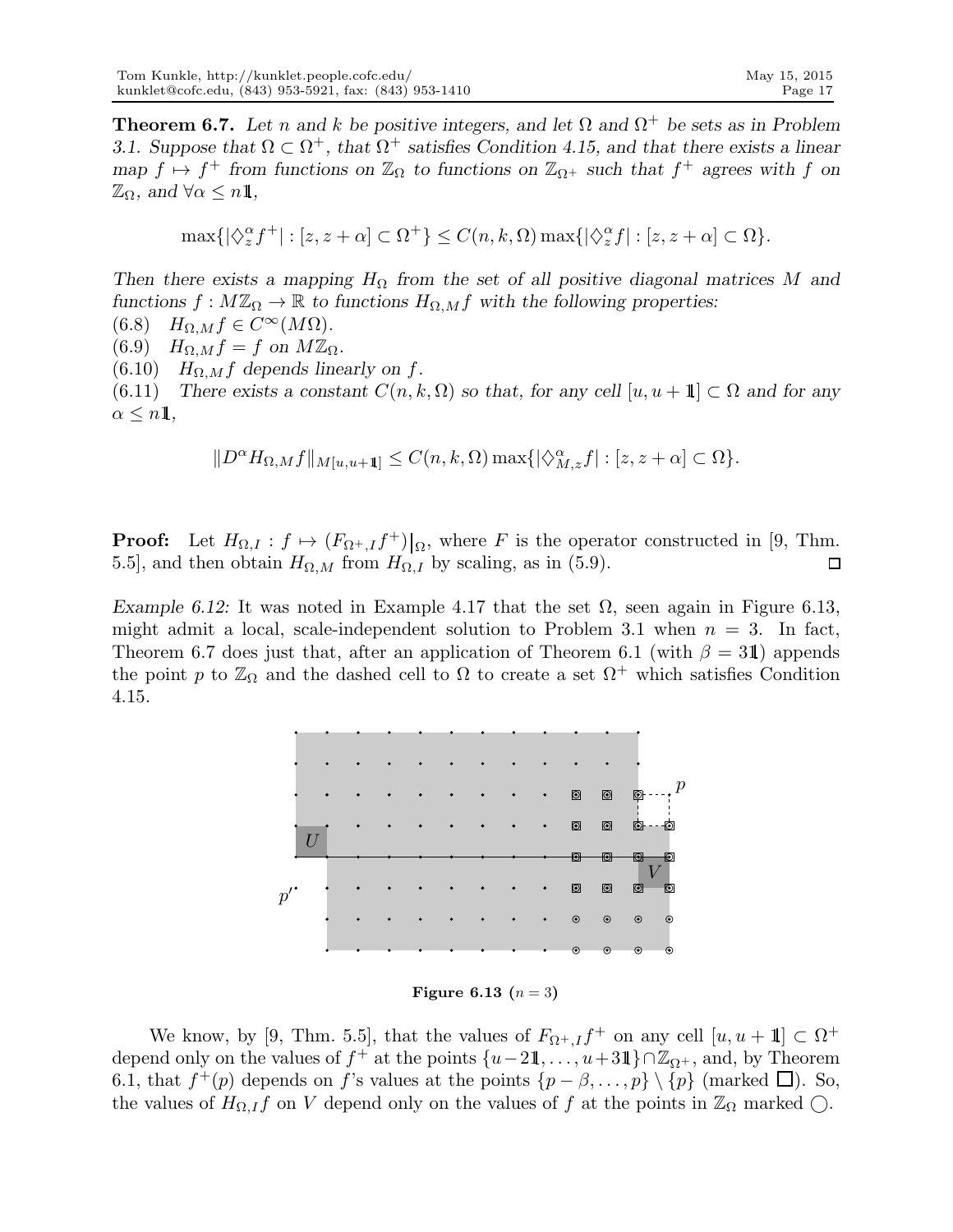This is consistent with Example 4.17, where it was shown that in any scale-independent solution to Problem 3.1 on  $\Omega$ , either the interpolant's values on V must depend in part on data at points not marked 1, or its values on  $U$  must depend in part on data at points not marked 0, as would have been the case had we instead appended the point  $p'$  to  $\mathbb{Z}_{\Omega}$ by applying Theorem 6.1 to  $-\Omega$ .  $\Box$ 

As noted in the last example, one limitation of Theorem 6.1, that it only appends to  $\mathbb{Z}_{\Omega}$  points in the positive directions (e.g., up and to the right in  $\mathbb{R}^2$ ), can be overcome by reorienting  $Ω$ . The details are in the lemma below, which we state without proof.

**Lemma 6.14.** Let N be a diagonal matrix of 1's and -1's. Suppose the sets  $\Omega \subset \Omega^+$  have the property that each function f defined on  $\mathbb{Z}_{\Omega}$  has an extension  $f^+$  to  $\mathbb{Z}_{\Omega^+}$  satisfying (6.3), (6.4), and (6.5). Then the same must be true of  $N\Omega$  and  $N\Omega^+$ .

Example 6.15: Suppose that  $n = 3$  and  $\Omega$  is the set in Figure 6.16. Condition 4.15 is violated along the horizontal line. If, by seven applications of Theorem 6.1, we extend  $f$ to the points 1, 2, ..., 7 and apply Theorem 6.7, then the values of  $H_{\Omega,I}f$  on the darker square would depend on  $f^+(7)$  and therefore on f's values on the points marked  $\square$  (as well as those marked  $\bigcirc$ ).

Though scale-independent,  $H_{\Omega,I}$  is not local in a practical sense (although it is as local as possible, which can be seen by the methods used in Example 4.17).  $\Box$ 



**Figure 6.16**  $(n = 3)$ 

We end with an example of when this method fails and some speculation in general about why failure occurs.

| $\begin{matrix} 0 & 0 & 0 \\ 0 & -\end{matrix}$ |                              |  |  |  |  |  | $\begin{array}{ccccccccccccc}\n0 & 0 & 0 & 0 & - & - & - & \frac{1}{2} & \frac{1}{2} & \frac{1}{2} & \frac{1}{2} & \frac{1}{2} & \frac{1}{2} & \frac{1}{2} & \frac{1}{2}\n\end{array}$ |  |  |  |  |
|-------------------------------------------------|------------------------------|--|--|--|--|--|----------------------------------------------------------------------------------------------------------------------------------------------------------------------------------------|--|--|--|--|
| $\begin{matrix}0&0\\0&0\end{matrix}$<br>$0 - 0$ |                              |  |  |  |  |  | $\begin{array}{ccccccccccccc}\n0 & 0 & 0 & 0 & 0 & 0 & 0 & 0\n\end{array}$                                                                                                             |  |  |  |  |
| $\begin{matrix} 0 & 0 & 0 & 0 \end{matrix}$     |                              |  |  |  |  |  |                                                                                                                                                                                        |  |  |  |  |
|                                                 |                              |  |  |  |  |  |                                                                                                                                                                                        |  |  |  |  |
|                                                 |                              |  |  |  |  |  |                                                                                                                                                                                        |  |  |  |  |
| <b>Figure 6.17</b> $(n = 3)$                    | <b>Figure 6.18</b> $(n = 3)$ |  |  |  |  |  |                                                                                                                                                                                        |  |  |  |  |

Example 6.19: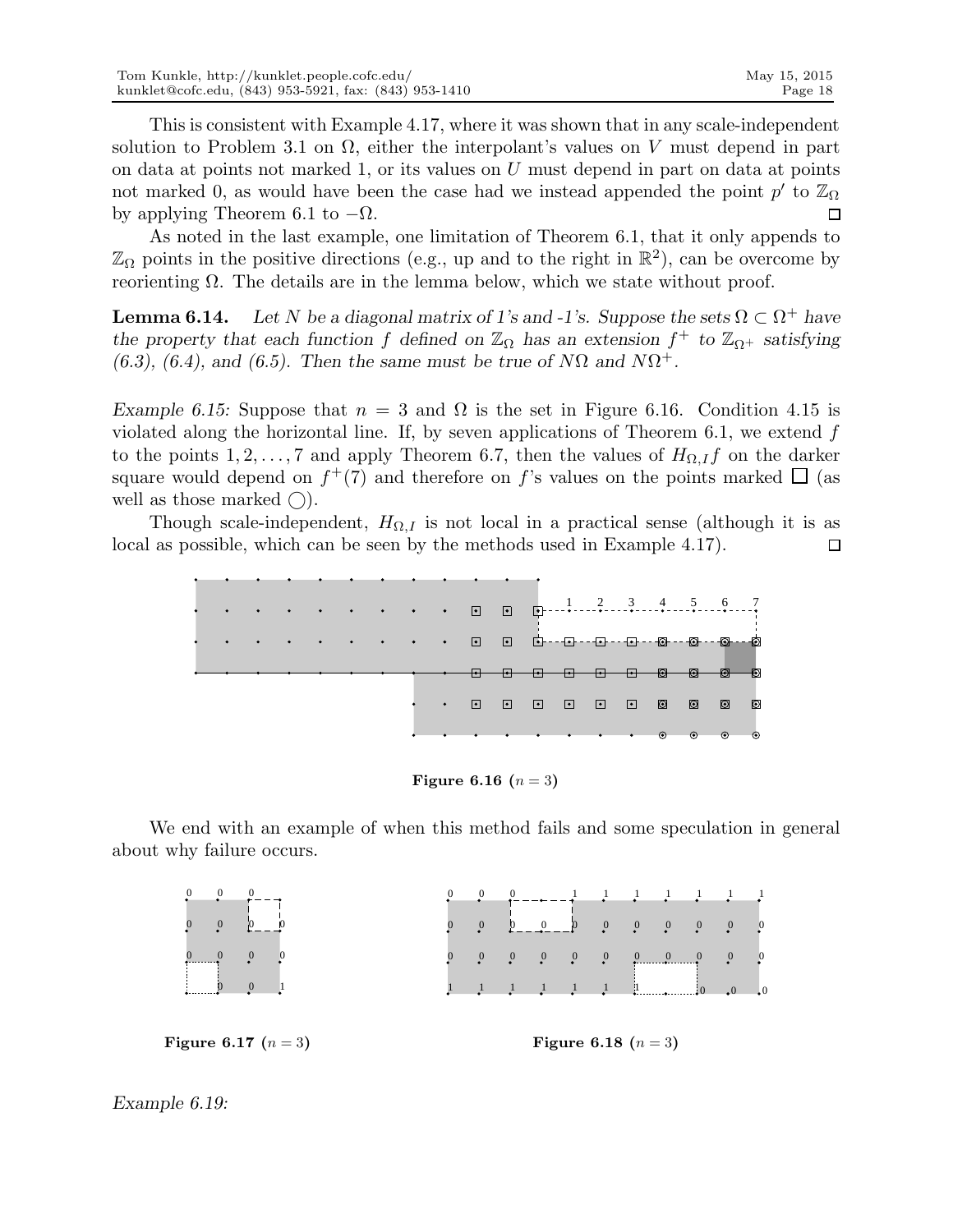If  $\Omega$  is the shaded set in Figure 6.17, then enlarging  $\Omega$  to a  $\Omega^+$  that satisfies Condition 4.15 would require appending one of the two dashed regions to  $\Omega$ . Theorem 6.1 fails to accomplish this. For example, if  $p$  were the additional point in the upper right corner of the figure, then both (3, 2) and (2, 3) satisfy (6.2), but there's no maximal  $\beta$  satisfying (6.2).

In fact, no such extension scheme  $f \mapsto f^+$  is possible. If we let  $f = 0$  or 1 on  $\mathbb{Z}_{\Omega}$ as illustrated, then, regardless of which of the dashed regions we add to  $\Omega$ , there's no  $extension f<sup>+</sup> that will satisfy both$ 

$$
\max\{|\diamondsuit_z^{(3,0)}f^+| : [z, z + 3e_1] \subset \mathbb{Z}_{\Omega^+}\} \le C \max\{|\diamondsuit_z^{(3,0)}f| : [z, z + 3e_1] \subset \mathbb{Z}_{\Omega}\}\
$$

and

 $\max\{|\diamondsuit^{(0,3)}_z f^+|: [z,z+3e_2] \subset \mathbb{Z}_{\Omega^+}\}\leq C \max\{|\diamondsuit^{(0,3)}_z f|: [z,z+3e_2] \subset \mathbb{Z}_{\Omega}\}$ 

as Theorem 6.7 would require.

Similarly, in Figure 6.18, no extension of f to  $\mathbb{Z}_{\Omega^+}$  can satisfy

$$
\max\{|\diamondsuit_z^{(3,0)}f^+| : [z, z + 3e_1] \subset \mathbb{Z}_{\Omega^+}\} \le C \max\{|\diamondsuit_z^{(3,0)}f| : [z, z + 3e_1] \subset \mathbb{Z}_{\Omega}\}\
$$

as required in Theorem 6.7.

Perhaps Theorem 6.7 fails in Figure 6.18 because to expand  $\Omega$  would require that we append a group of cells bordering  $\Omega$  in three directions—left, right, and either up or down—so that the new data point will be involved in divided differences with the existing data to its left, to its right, and either above or below. It may be that those are just too many new divided differences to keep bounded. In contrast, when we append a cell to the  $\Omega$  in Figure 6.13, or even in Figure 6.16, the new data point is differenced with old data only to its left and below in an apparently manageable number of divided differences.

To speculate further, Theorem 6.7 fails in Figure 6.17 for the different reason that  $\Omega$ violates Condition 4.15 in two directions—horizontal and vertical—in a very small area. The larger set in Figure 4.9 violates Condition 4.15 in two directions but is still salvageable by Theorem 6.1 because we can satisfy 4.15 by adding cells to parts of  $\Omega$  that are some distance apart (and border  $\Omega$  in only two directions).

The author extends his thanks to an especially helpful referee.

#### References

- [1] J. Favard, Sur l'interpolation, J. Math. Pures Appl. 19 (1940) 281–300.
- [2] D.W. Holtby, Higher order estimates for fully nonlinear difference equations I, Proc. Edinburgh Math. Soc. (2), 43 (2000) 485–510.
- [3] D.W. Holtby, Higher order estimates for fully nonlinear difference equations II, Proc. Edinburgh Math. Soc. (2), 44 (2001) 87–102.
- [4] T. Kunkle, A multivariate interpolant with nth derivative not much larger than necessary, PhD thesis, University of Wisconsin, Madison, 1991.

 $\Box$